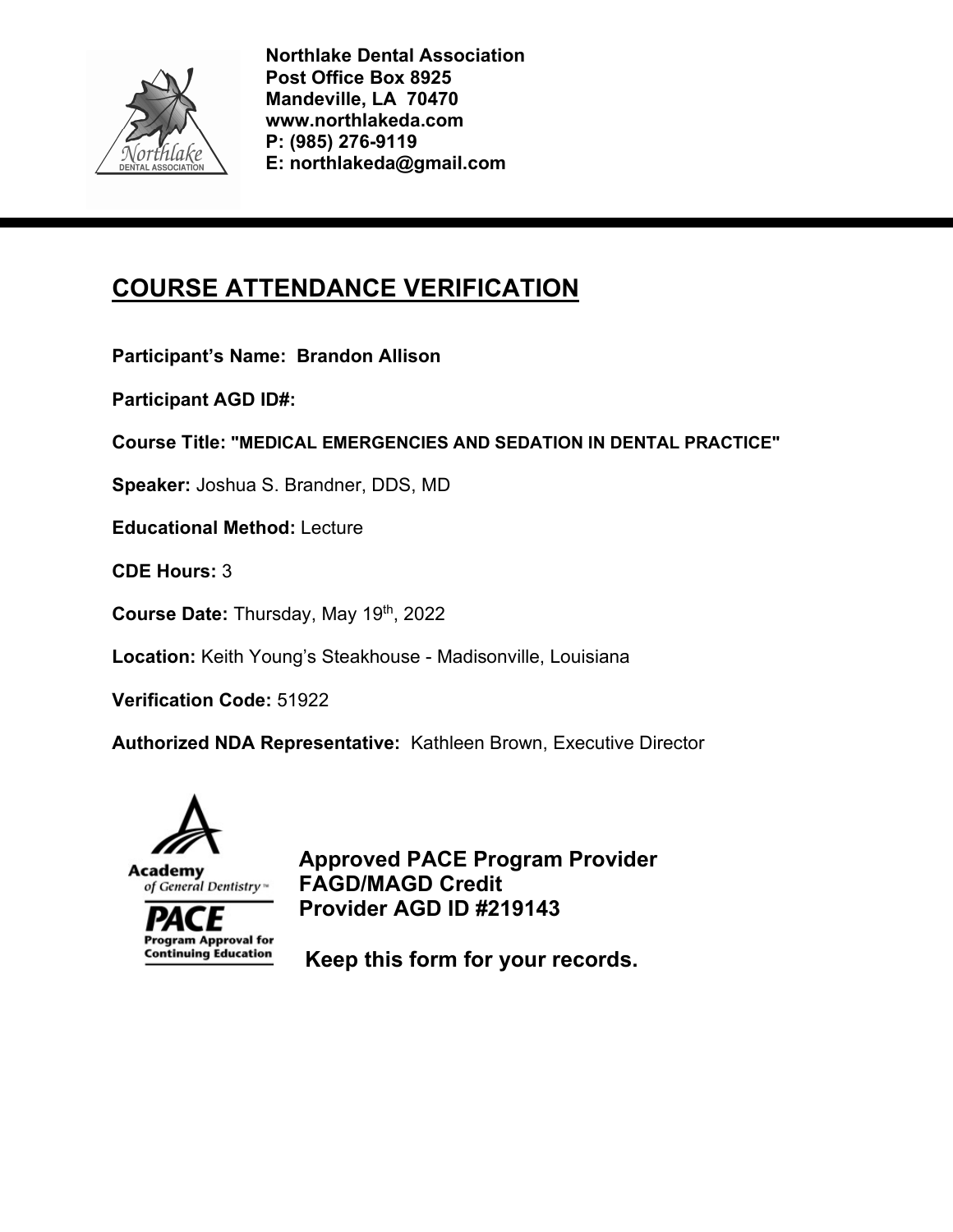

# **COURSE ATTENDANCE VERIFICATION**

**Participant's Name: Shannon Allison** 

**Participant AGD ID#:** 

**Course Title: "MEDICAL EMERGENCIES AND SEDATION IN DENTAL PRACTICE"** 

**Speaker:** Joshua S. Brandner, DDS, MD

**Educational Method:** Lecture

**CDE Hours:** 3

**Course Date:** Thursday, May 19th, 2022

**Location:** Keith Young's Steakhouse - Madisonville, Louisiana

**Verification Code:** 51922

**Authorized NDA Representative:** Kathleen Brown, Executive Director



**Program Approval for Continuing Education** 

**Approved PACE Program Provider FAGD/MAGD Credit Provider AGD ID #219143**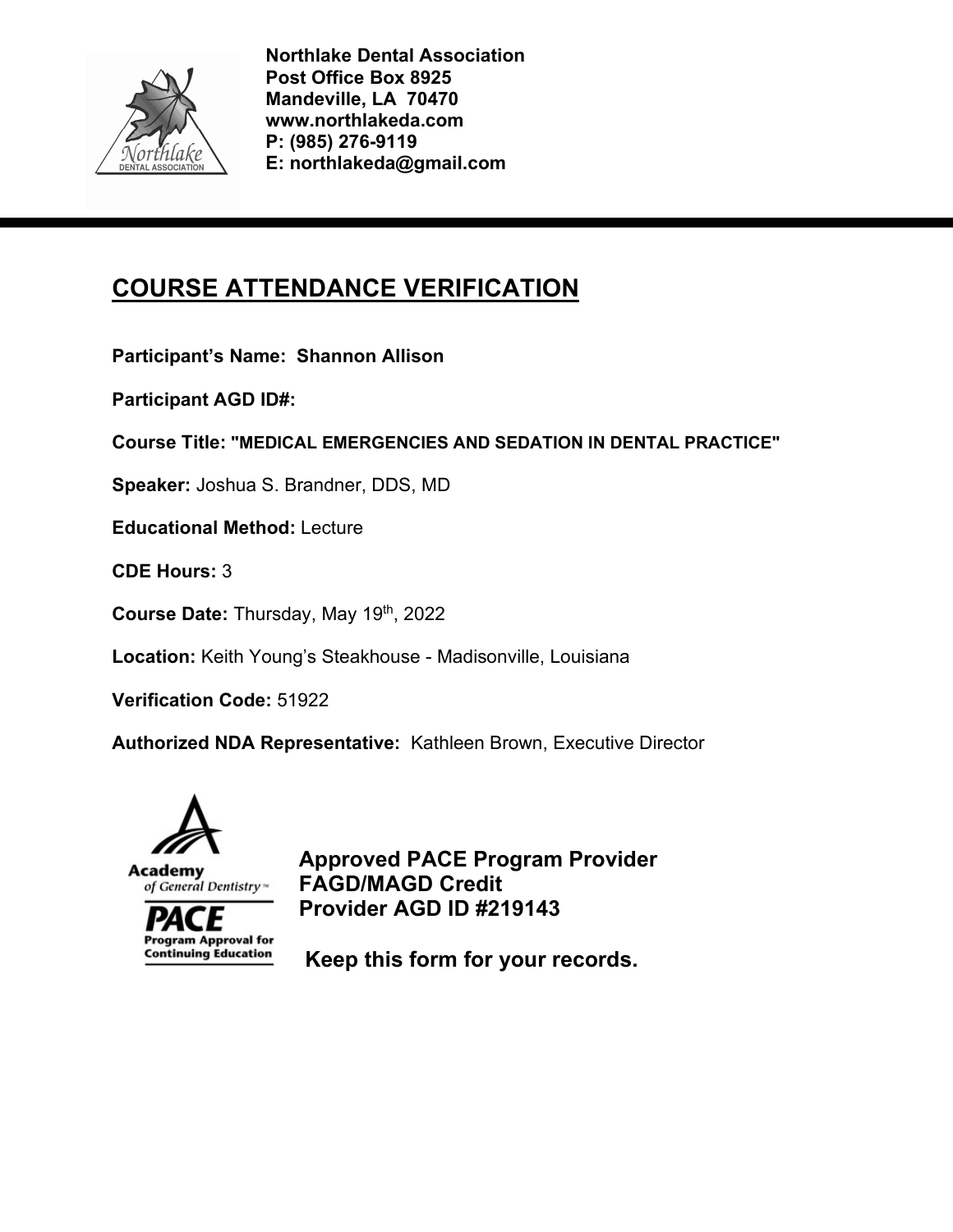

# **COURSE ATTENDANCE VERIFICATION**

**Participant's Name: Tommy Bailey** 

**Participant AGD ID#:** 

**Course Title: "MEDICAL EMERGENCIES AND SEDATION IN DENTAL PRACTICE"** 

**Speaker:** Joshua S. Brandner, DDS, MD

**Educational Method:** Lecture

**CDE Hours:** 3

**Course Date:** Thursday, May 19th, 2022

**Location:** Keith Young's Steakhouse - Madisonville, Louisiana

**Verification Code:** 51922

**Authorized NDA Representative:** Kathleen Brown, Executive Director



**Program Approval for Continuing Education** 

**Approved PACE Program Provider FAGD/MAGD Credit Provider AGD ID #219143**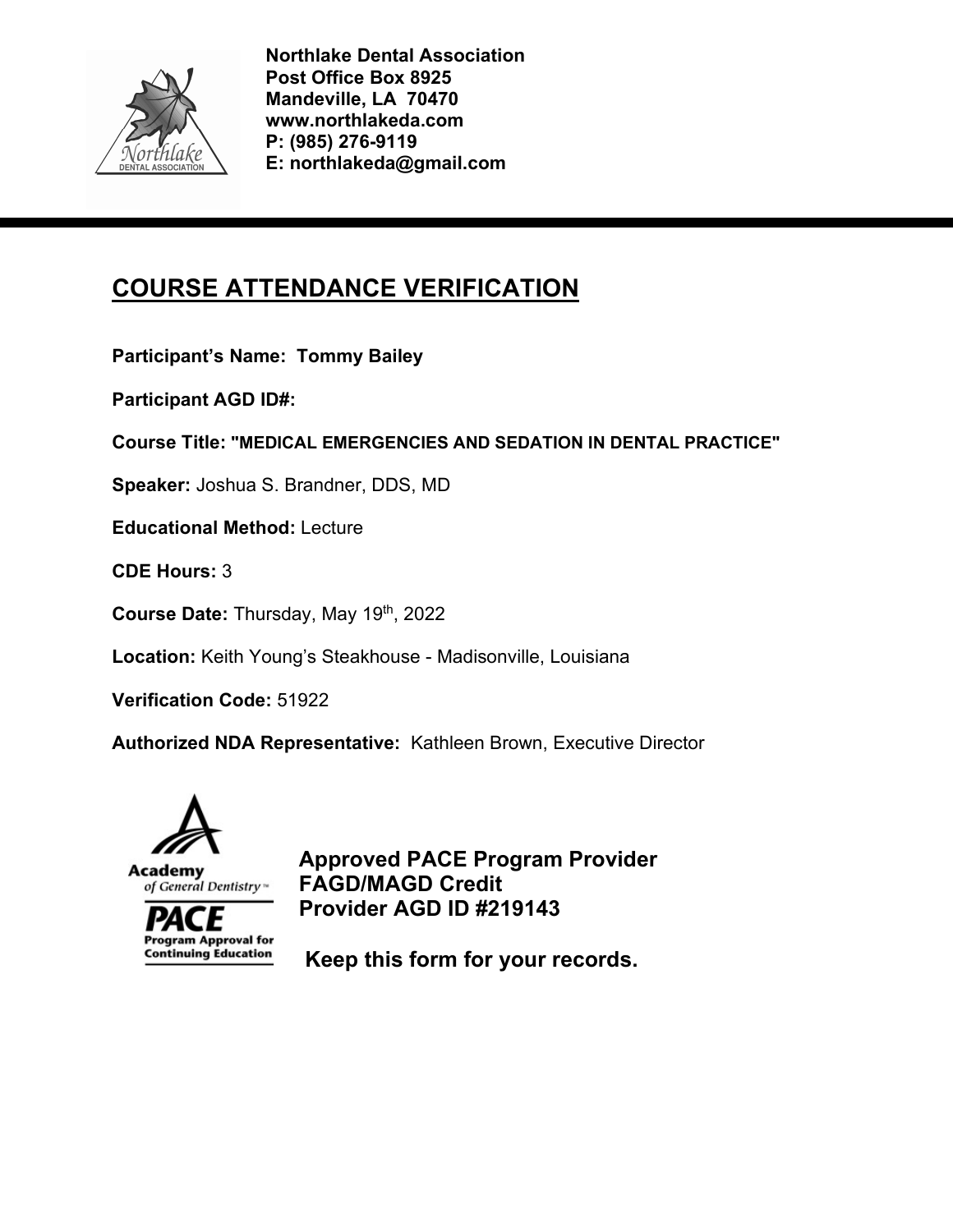

# **COURSE ATTENDANCE VERIFICATION**

**Participant's Name: Britney Beard** 

**Participant AGD ID#:** 

**Course Title: "MEDICAL EMERGENCIES AND SEDATION IN DENTAL PRACTICE"** 

**Speaker:** Joshua S. Brandner, DDS, MD

**Educational Method:** Lecture

**CDE Hours:** 3

**Course Date:** Thursday, May 19th, 2022

**Location:** Keith Young's Steakhouse - Madisonville, Louisiana

**Verification Code:** 51922

**Authorized NDA Representative:** Kathleen Brown, Executive Director



**Program Approval for Continuing Education** 

**Approved PACE Program Provider FAGD/MAGD Credit Provider AGD ID #219143**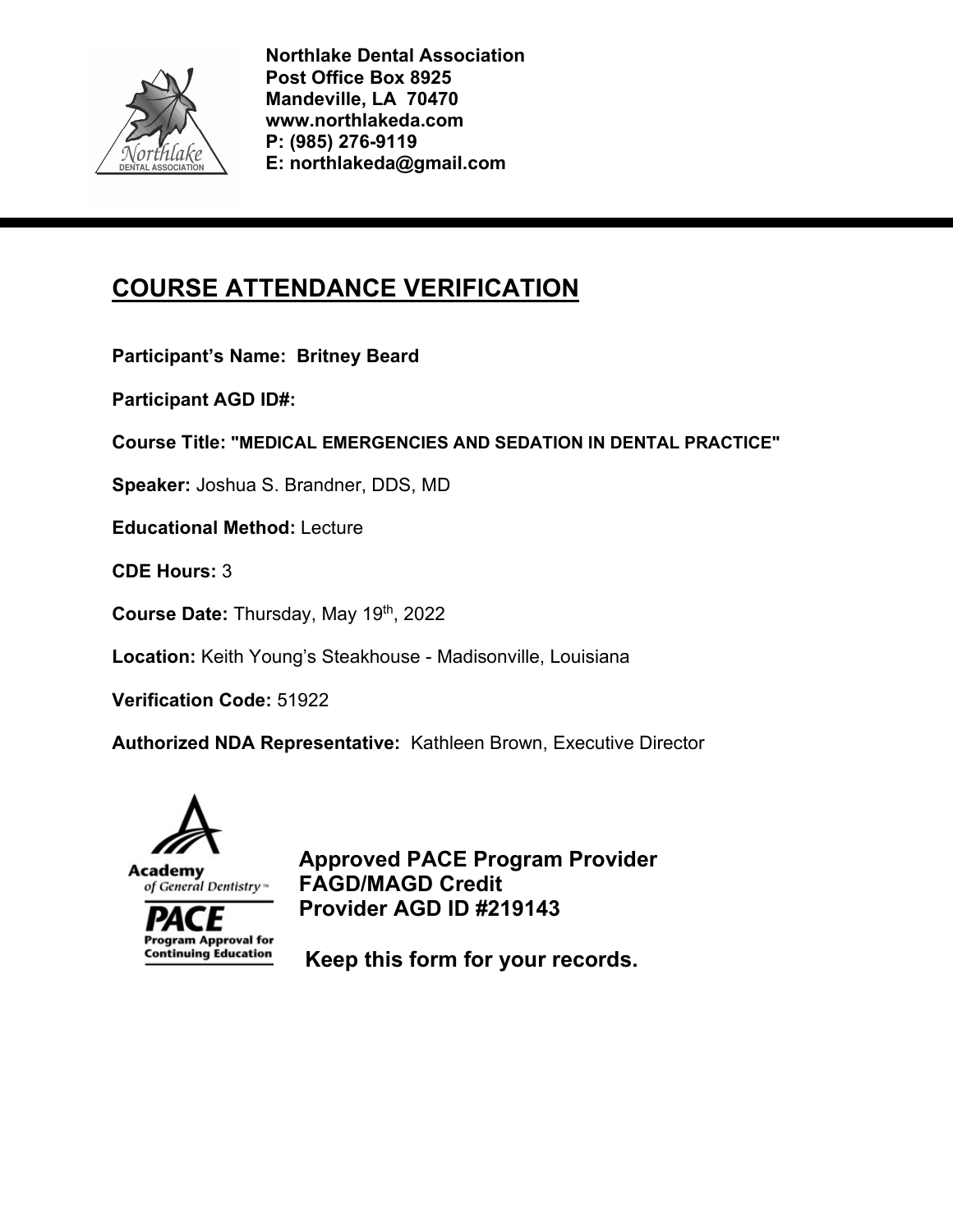

# **COURSE ATTENDANCE VERIFICATION**

**Participant's Name: Adam Berthelot** 

**Participant AGD ID#:** 

**Course Title: "MEDICAL EMERGENCIES AND SEDATION IN DENTAL PRACTICE"** 

**Speaker:** Joshua S. Brandner, DDS, MD

**Educational Method:** Lecture

**CDE Hours:** 3

**Course Date:** Thursday, May 19th, 2022

**Location:** Keith Young's Steakhouse - Madisonville, Louisiana

**Verification Code:** 51922

**Authorized NDA Representative:** Kathleen Brown, Executive Director



**Program Approval for Continuing Education** 

**Approved PACE Program Provider FAGD/MAGD Credit Provider AGD ID #219143**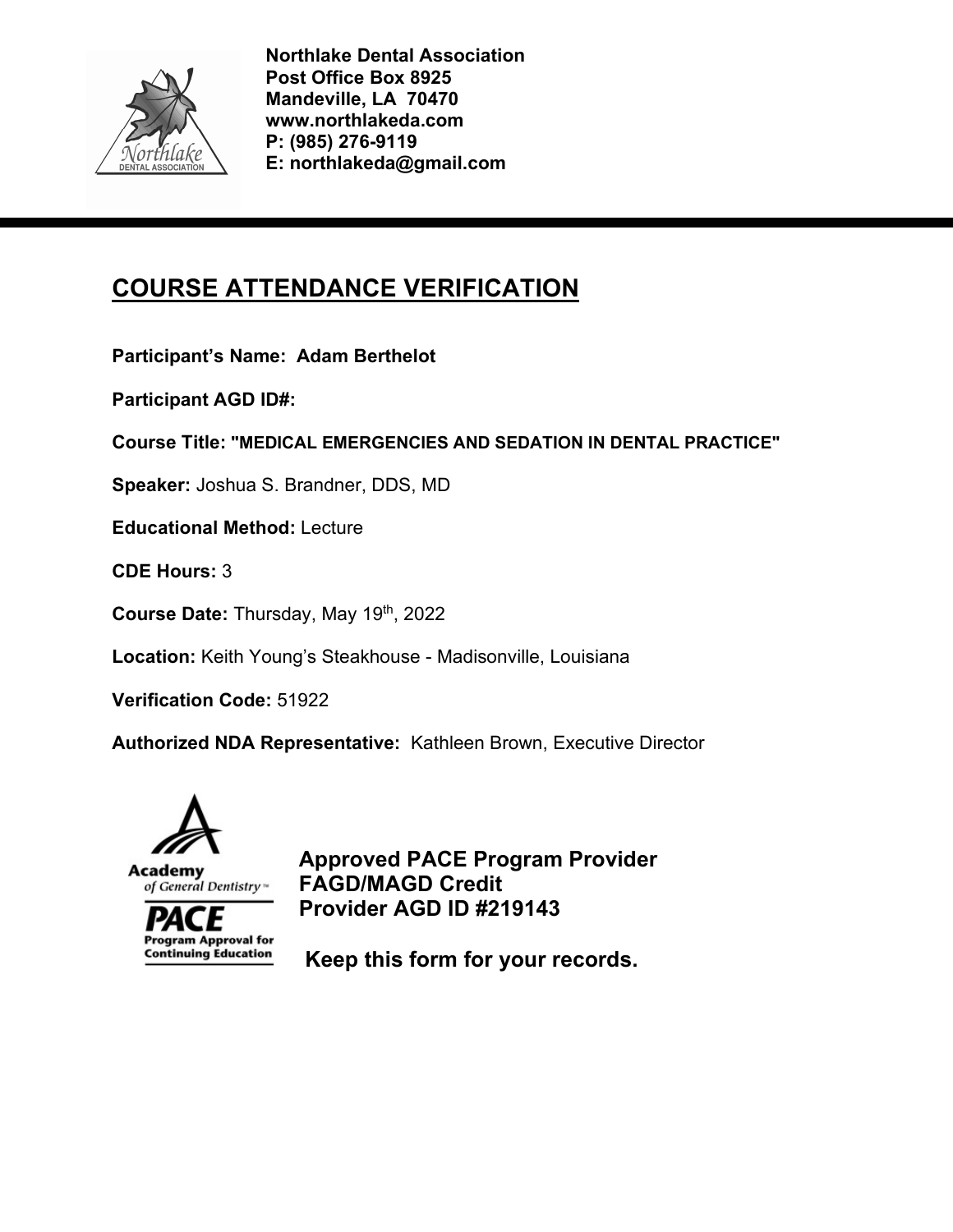

# **COURSE ATTENDANCE VERIFICATION**

**Participant's Name: Jacee Blades Allison** 

**Participant AGD ID#:** 

**Course Title: "MEDICAL EMERGENCIES AND SEDATION IN DENTAL PRACTICE"** 

**Speaker:** Joshua S. Brandner, DDS, MD

**Educational Method:** Lecture

**CDE Hours:** 3

**Course Date:** Thursday, May 19th, 2022

**Location:** Keith Young's Steakhouse - Madisonville, Louisiana

**Verification Code:** 51922

**Authorized NDA Representative:** Kathleen Brown, Executive Director



**Program Approval for Continuing Education** 

**Approved PACE Program Provider FAGD/MAGD Credit Provider AGD ID #219143**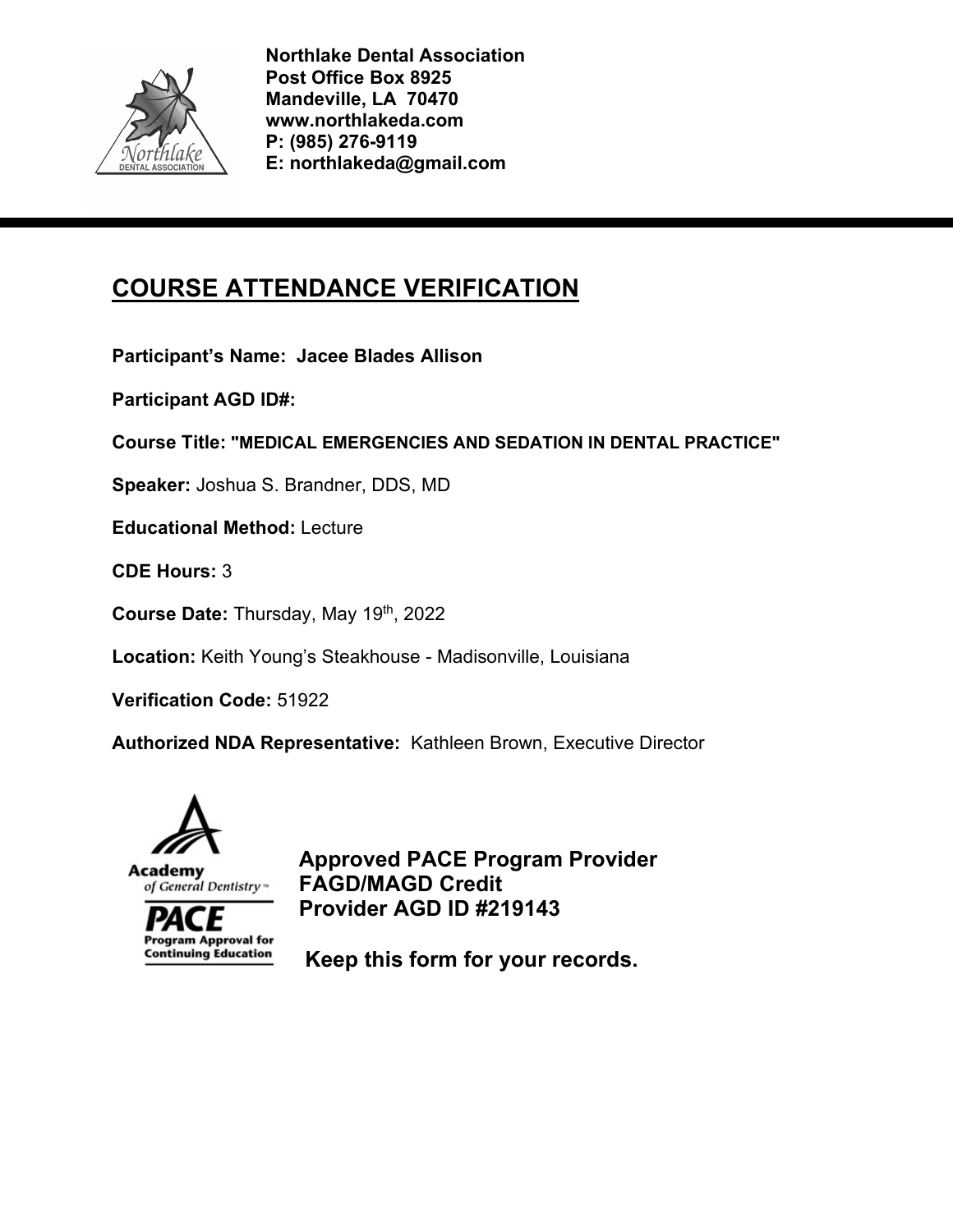

# **COURSE ATTENDANCE VERIFICATION**

**Participant's Name: Casey Cannon** 

**Participant AGD ID#:** 

**Course Title: "MEDICAL EMERGENCIES AND SEDATION IN DENTAL PRACTICE"** 

**Speaker:** Joshua S. Brandner, DDS, MD

**Educational Method:** Lecture

**CDE Hours:** 3

**Course Date:** Thursday, May 19th, 2022

**Location:** Keith Young's Steakhouse - Madisonville, Louisiana

**Verification Code:** 51922

**Authorized NDA Representative:** Kathleen Brown, Executive Director



**Program Approval for Continuing Education** 

**Approved PACE Program Provider FAGD/MAGD Credit Provider AGD ID #219143**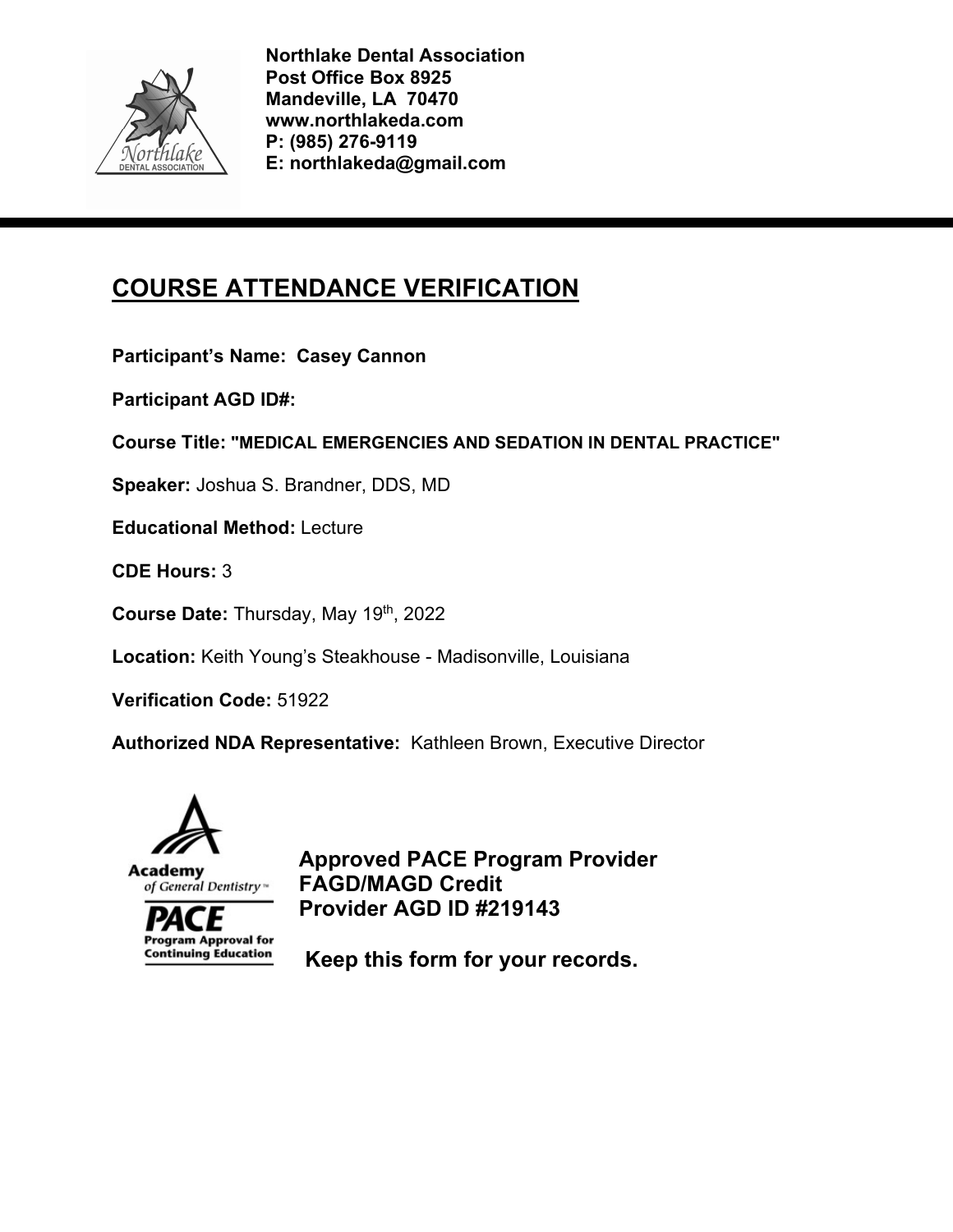

# **COURSE ATTENDANCE VERIFICATION**

**Participant's Name: Steven Carpenter** 

**Participant AGD ID#:** 

**Course Title: "MEDICAL EMERGENCIES AND SEDATION IN DENTAL PRACTICE"** 

**Speaker:** Joshua S. Brandner, DDS, MD

**Educational Method:** Lecture

**CDE Hours:** 3

**Course Date:** Thursday, May 19th, 2022

**Location:** Keith Young's Steakhouse - Madisonville, Louisiana

**Verification Code:** 51922

**Authorized NDA Representative:** Kathleen Brown, Executive Director



**Program Approval for Continuing Education** 

**Approved PACE Program Provider FAGD/MAGD Credit Provider AGD ID #219143**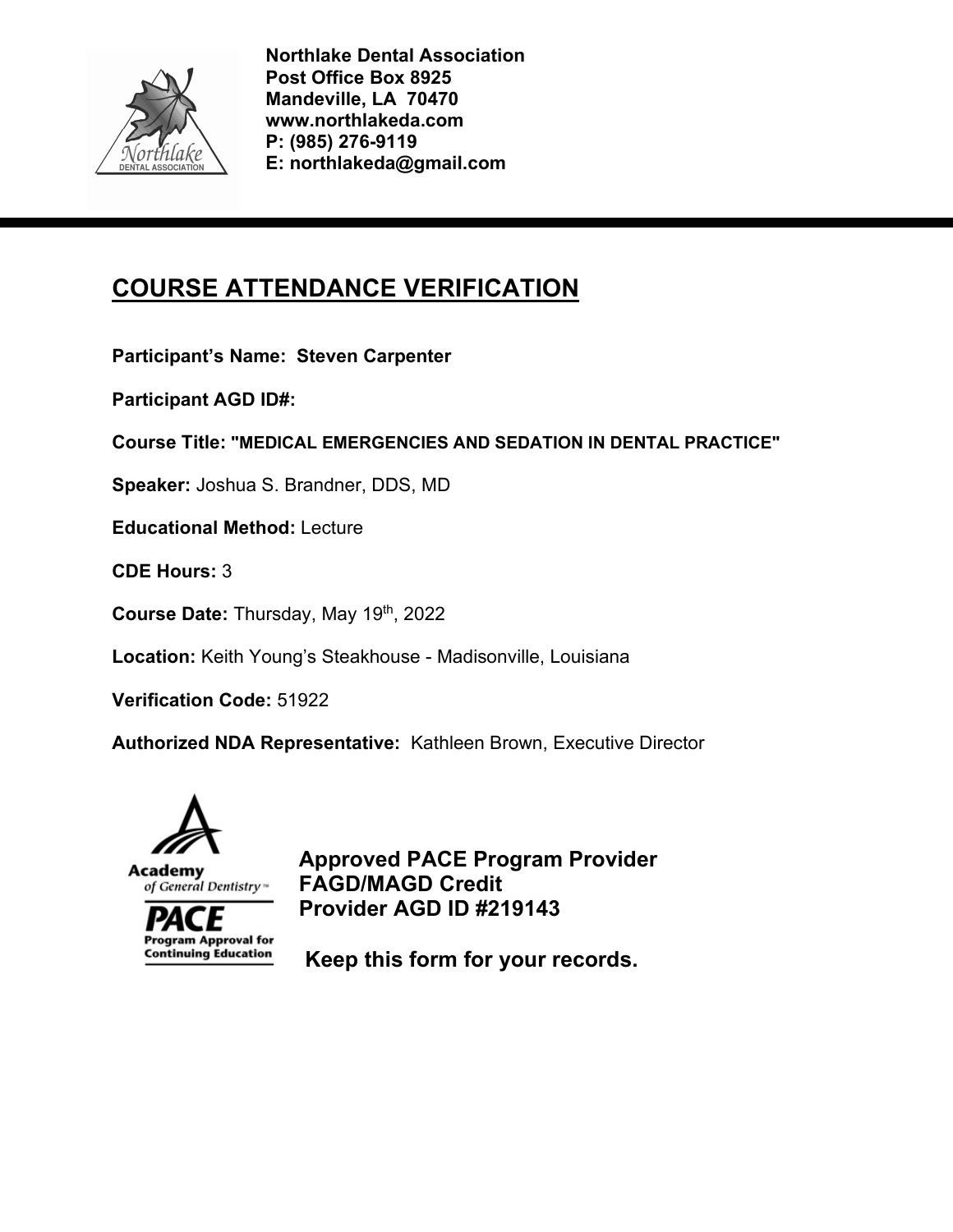

# **COURSE ATTENDANCE VERIFICATION**

**Participant's Name: Chantal Causin** 

**Participant AGD ID#:** 

**Course Title: "MEDICAL EMERGENCIES AND SEDATION IN DENTAL PRACTICE"** 

**Speaker:** Joshua S. Brandner, DDS, MD

**Educational Method:** Lecture

**CDE Hours:** 3

**Course Date:** Thursday, May 19th, 2022

**Location:** Keith Young's Steakhouse - Madisonville, Louisiana

**Verification Code:** 51922

**Authorized NDA Representative:** Kathleen Brown, Executive Director



**Program Approval for Continuing Education** 

**Approved PACE Program Provider FAGD/MAGD Credit Provider AGD ID #219143**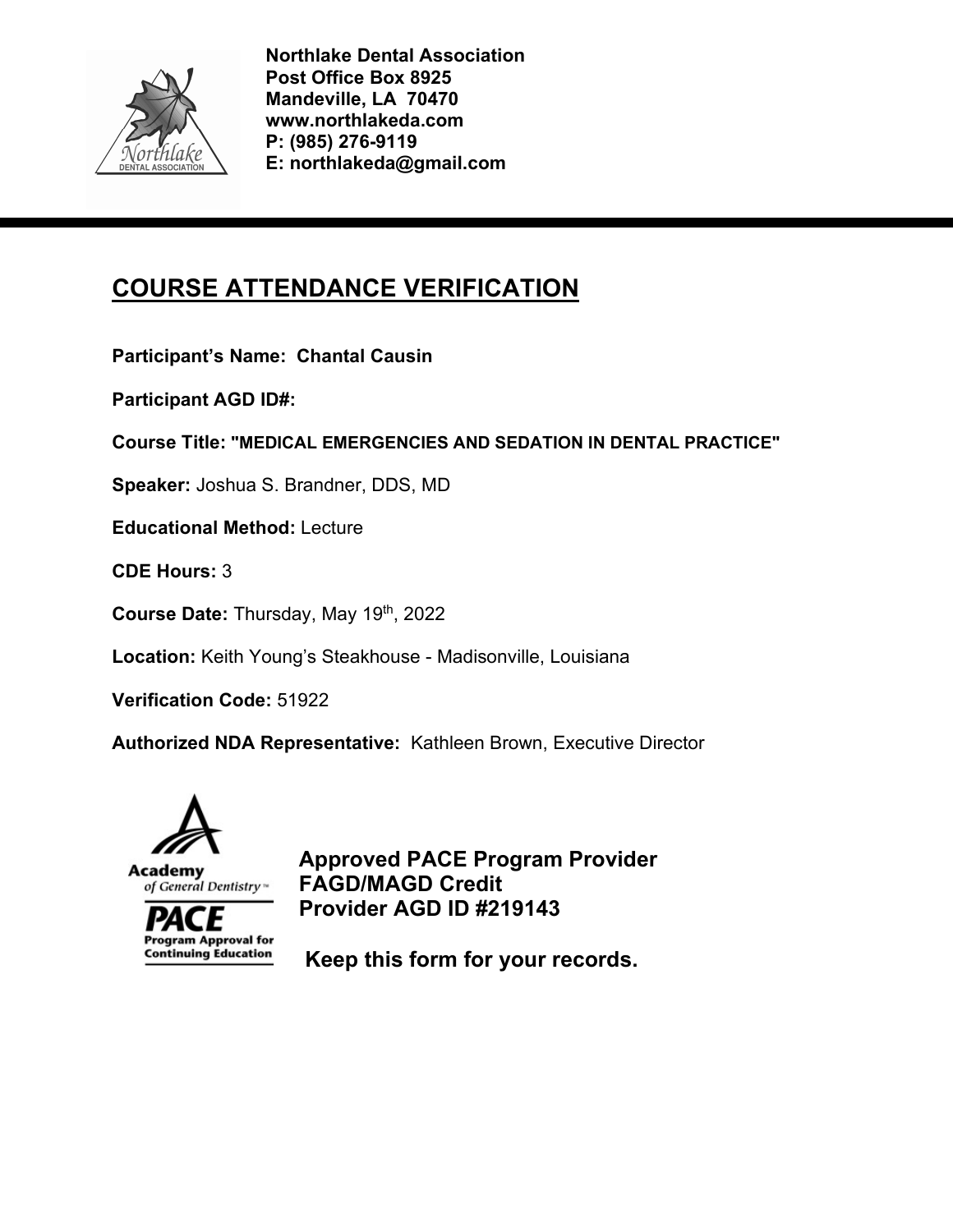

# **COURSE ATTENDANCE VERIFICATION**

**Participant's Name: Ashlie Clark** 

**Participant AGD ID#:** 

**Course Title: "MEDICAL EMERGENCIES AND SEDATION IN DENTAL PRACTICE"** 

**Speaker:** Joshua S. Brandner, DDS, MD

**Educational Method:** Lecture

**CDE Hours:** 3

**Course Date:** Thursday, May 19th, 2022

**Location:** Keith Young's Steakhouse - Madisonville, Louisiana

**Verification Code:** 51922

**Authorized NDA Representative:** Kathleen Brown, Executive Director



**Program Approval for Continuing Education** 

**Approved PACE Program Provider FAGD/MAGD Credit Provider AGD ID #219143**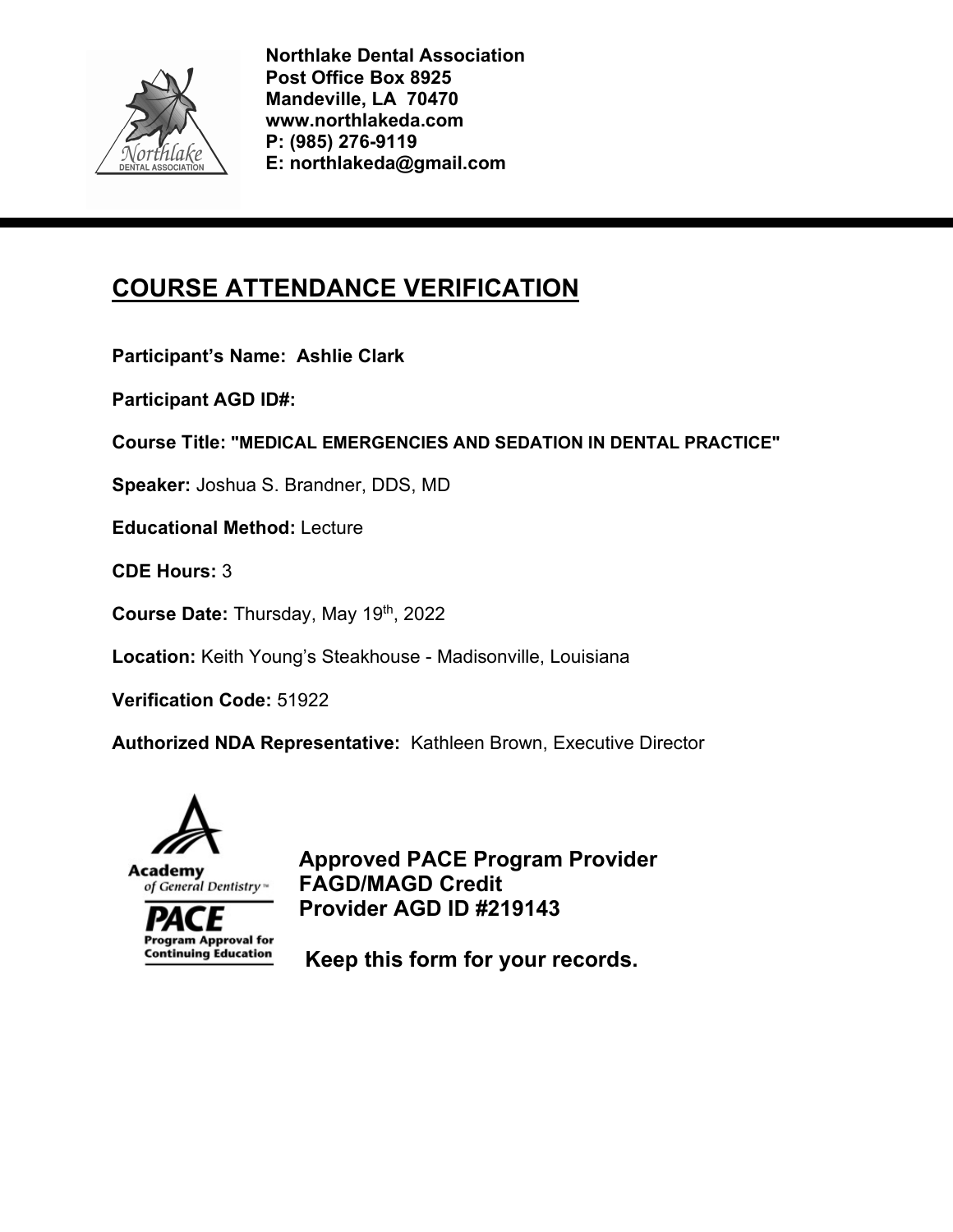

# **COURSE ATTENDANCE VERIFICATION**

**Participant's Name: Dr Glen Corcoran** 

**Participant AGD ID#:** 

**Course Title: "MEDICAL EMERGENCIES AND SEDATION IN DENTAL PRACTICE"** 

**Speaker:** Joshua S. Brandner, DDS, MD

**Educational Method:** Lecture

**CDE Hours:** 3

**Course Date:** Thursday, May 19th, 2022

**Location:** Keith Young's Steakhouse - Madisonville, Louisiana

**Verification Code:** 51922

**Authorized NDA Representative:** Kathleen Brown, Executive Director



**Program Approval for Continuing Education** 

**Approved PACE Program Provider FAGD/MAGD Credit Provider AGD ID #219143**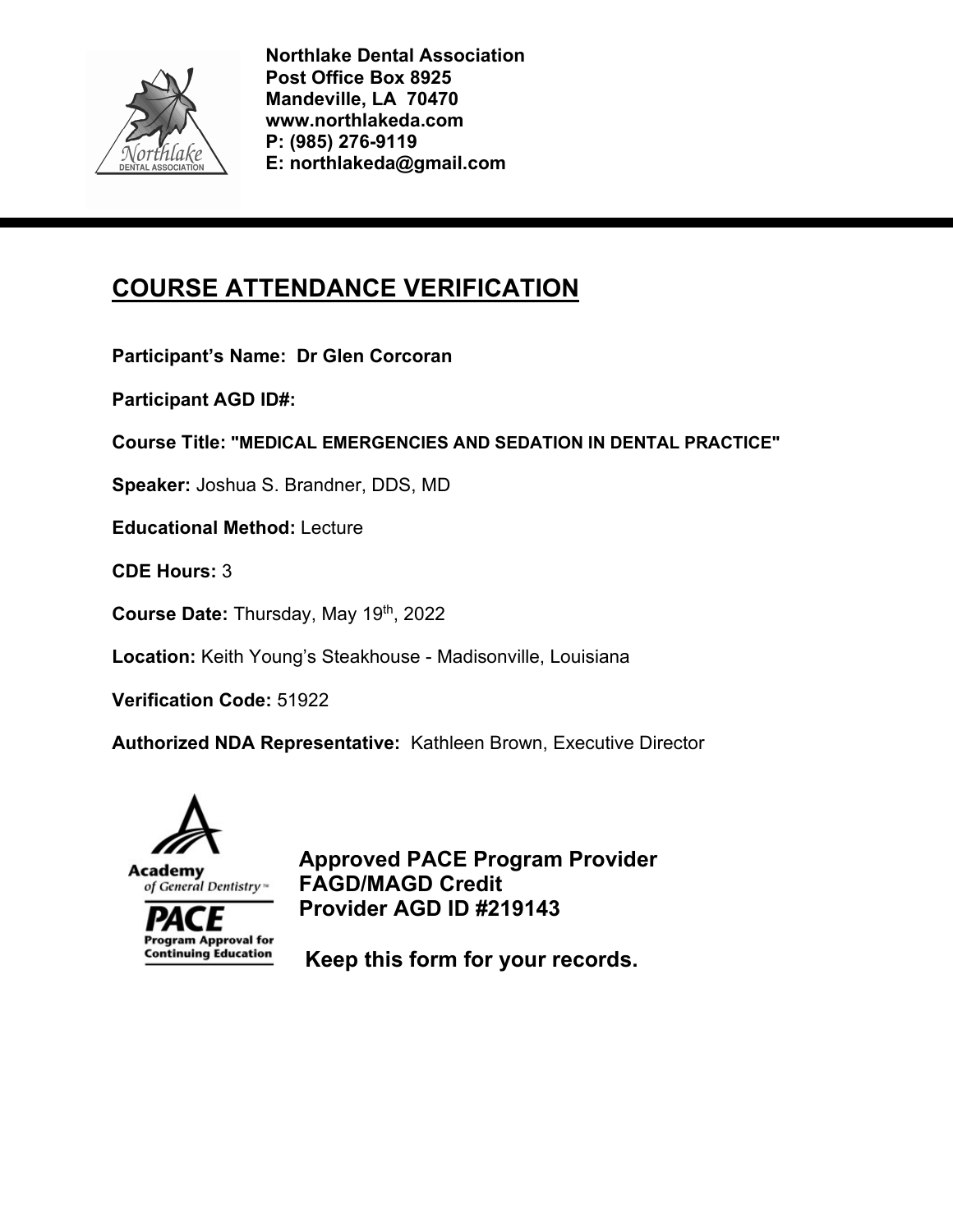

# **COURSE ATTENDANCE VERIFICATION**

**Participant's Name: Marianne Cuntz** 

**Participant AGD ID#:** 

**Course Title: "MEDICAL EMERGENCIES AND SEDATION IN DENTAL PRACTICE"** 

**Speaker:** Joshua S. Brandner, DDS, MD

**Educational Method:** Lecture

**CDE Hours:** 3

**Course Date:** Thursday, May 19th, 2022

**Location:** Keith Young's Steakhouse - Madisonville, Louisiana

**Verification Code:** 51922

**Authorized NDA Representative:** Kathleen Brown, Executive Director



**Program Approval for Continuing Education** 

**Approved PACE Program Provider FAGD/MAGD Credit Provider AGD ID #219143**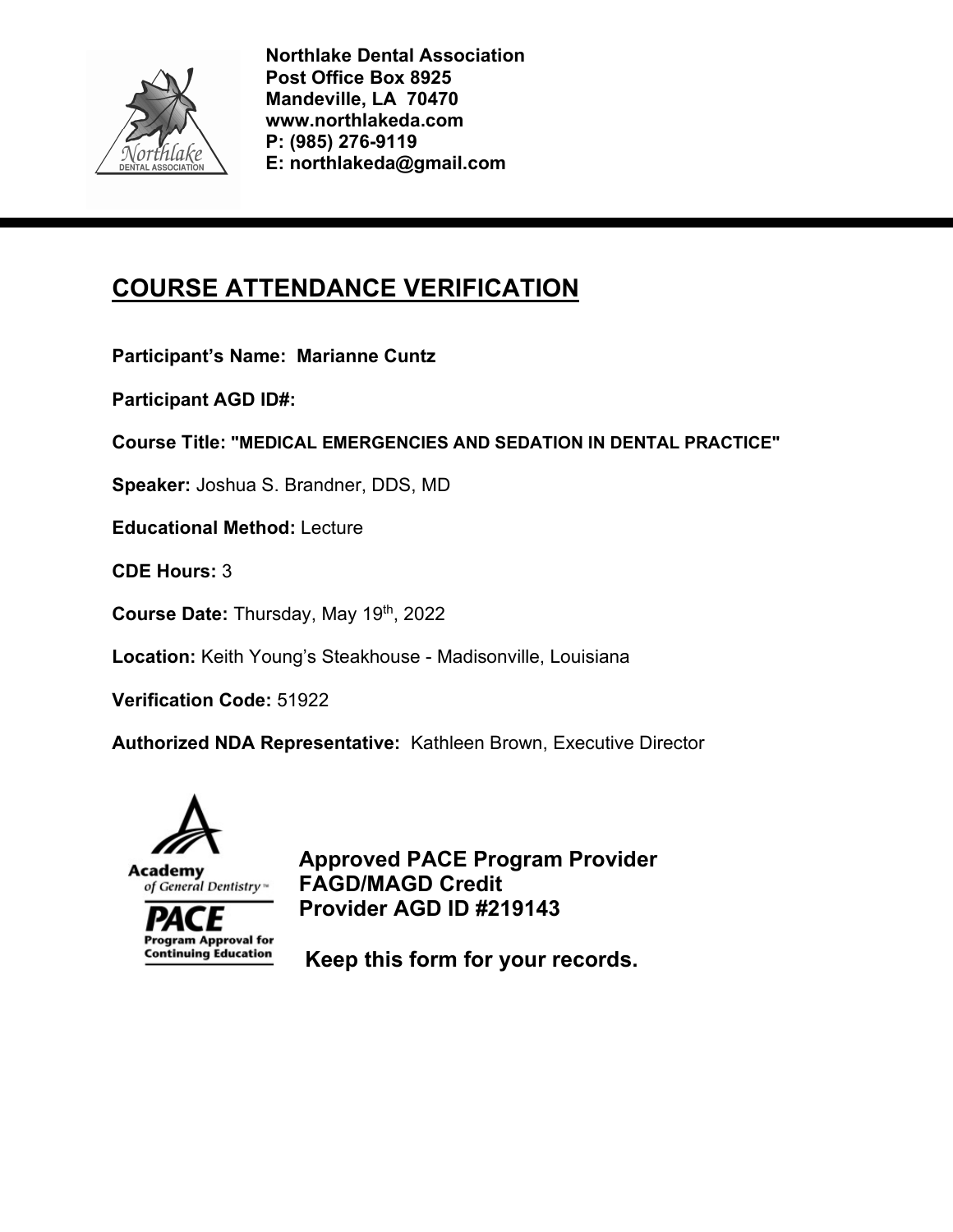

# **COURSE ATTENDANCE VERIFICATION**

**Participant's Name: GRIFFIN L DEEN DDS** 

**Participant AGD ID#:** 

**Course Title: "MEDICAL EMERGENCIES AND SEDATION IN DENTAL PRACTICE"** 

**Speaker:** Joshua S. Brandner, DDS, MD

**Educational Method:** Lecture

**CDE Hours:** 3

**Course Date:** Thursday, May 19th, 2022

**Location:** Keith Young's Steakhouse - Madisonville, Louisiana

**Verification Code:** 51922

**Authorized NDA Representative:** Kathleen Brown, Executive Director



**Program Approval for Continuing Education** 

**Approved PACE Program Provider FAGD/MAGD Credit Provider AGD ID #219143**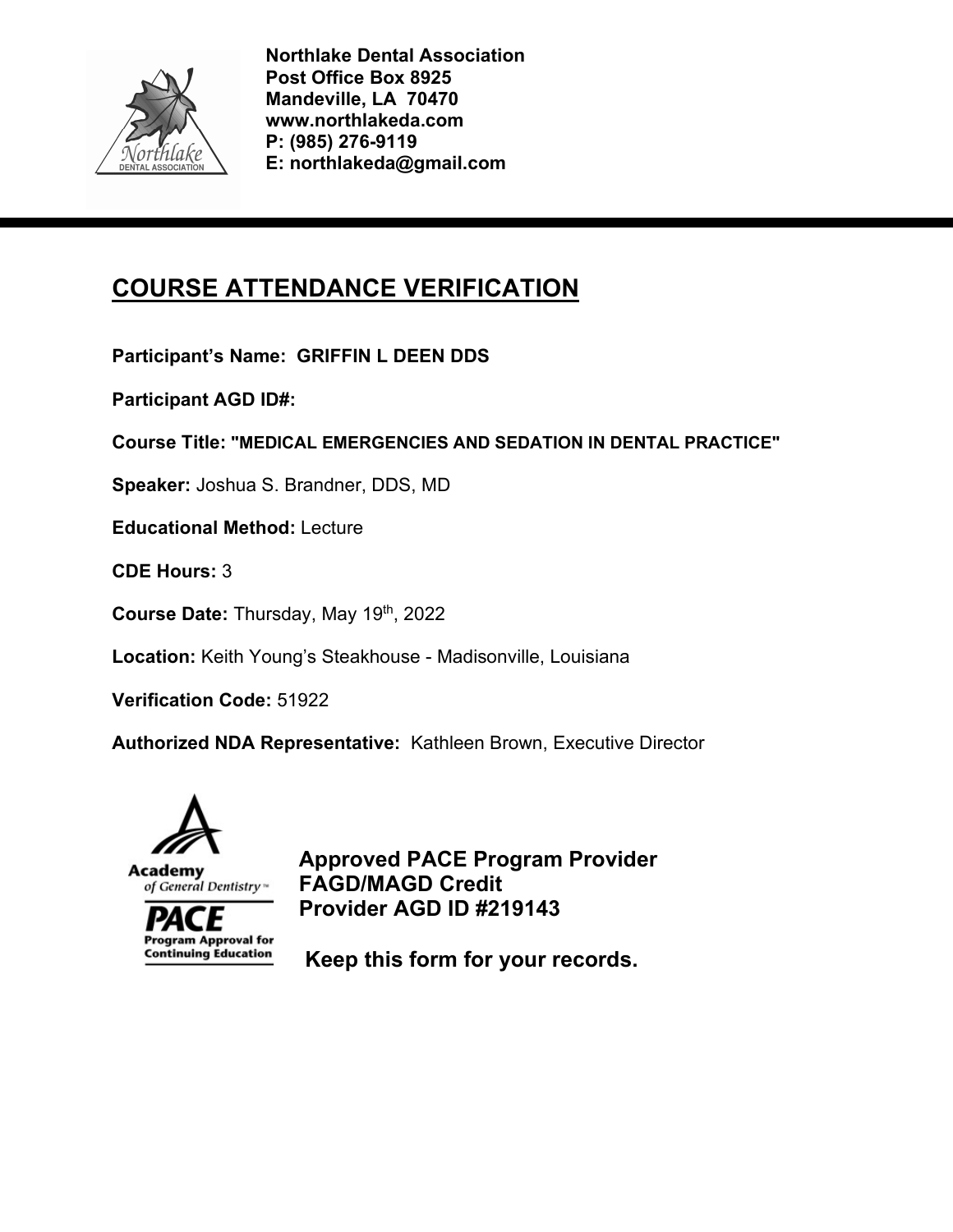

# **COURSE ATTENDANCE VERIFICATION**

**Participant's Name: Keith deJong** 

**Participant AGD ID#:** 

**Course Title: "MEDICAL EMERGENCIES AND SEDATION IN DENTAL PRACTICE"** 

**Speaker:** Joshua S. Brandner, DDS, MD

**Educational Method:** Lecture

**CDE Hours:** 3

**Course Date:** Thursday, May 19th, 2022

**Location:** Keith Young's Steakhouse - Madisonville, Louisiana

**Verification Code:** 51922

**Authorized NDA Representative:** Kathleen Brown, Executive Director



**Program Approval for Continuing Education** 

**Approved PACE Program Provider FAGD/MAGD Credit Provider AGD ID #219143**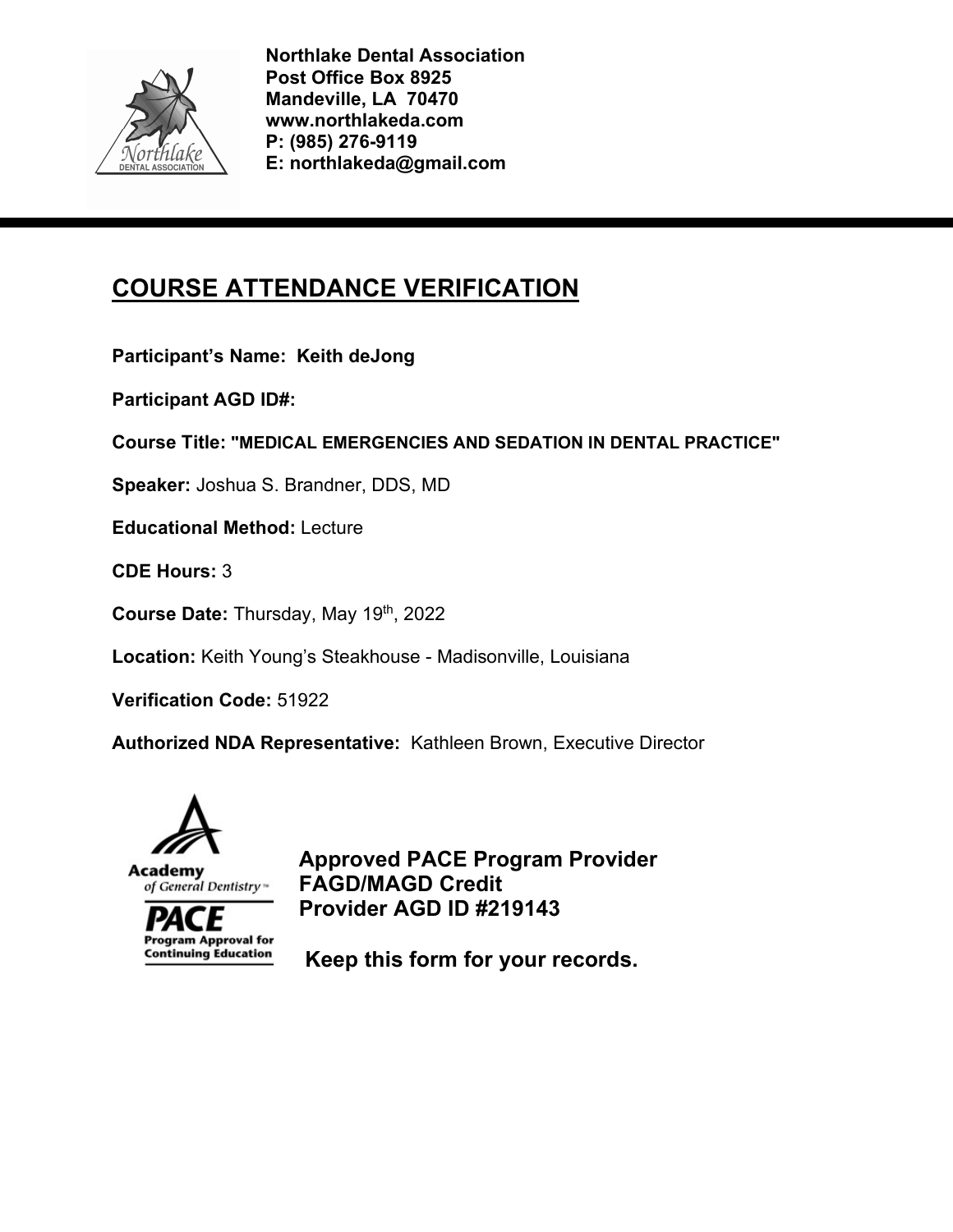

# **COURSE ATTENDANCE VERIFICATION**

**Participant's Name: Paulette Dolese** 

**Participant AGD ID#:** 

**Course Title: "MEDICAL EMERGENCIES AND SEDATION IN DENTAL PRACTICE"** 

**Speaker:** Joshua S. Brandner, DDS, MD

**Educational Method:** Lecture

**CDE Hours:** 3

**Course Date:** Thursday, May 19th, 2022

**Location:** Keith Young's Steakhouse - Madisonville, Louisiana

**Verification Code:** 51922

**Authorized NDA Representative:** Kathleen Brown, Executive Director



**Program Approval for Continuing Education** 

**Approved PACE Program Provider FAGD/MAGD Credit Provider AGD ID #219143**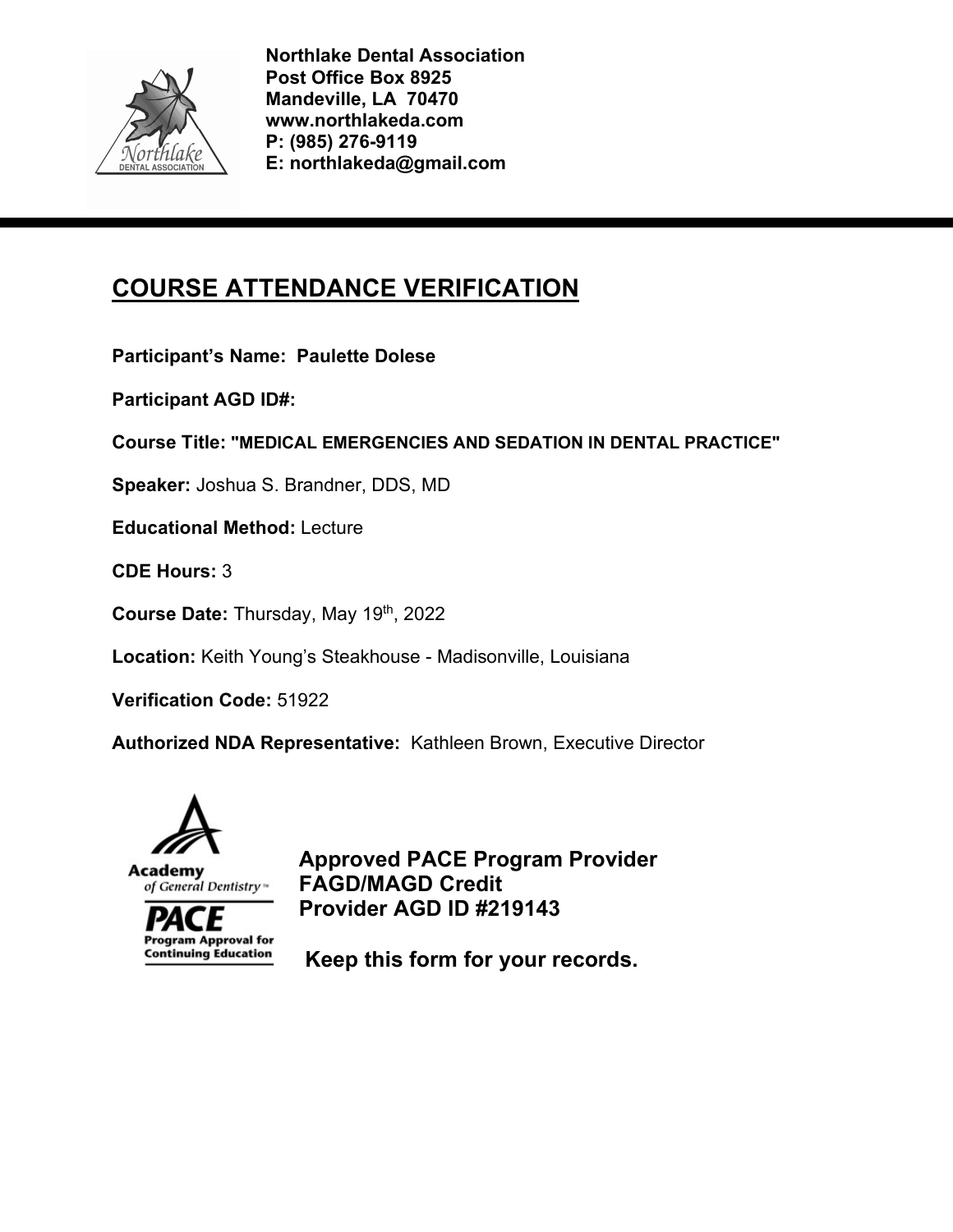

# **COURSE ATTENDANCE VERIFICATION**

**Participant's Name: Joseph Ferrara** 

**Participant AGD ID#:** 

**Course Title: "MEDICAL EMERGENCIES AND SEDATION IN DENTAL PRACTICE"** 

**Speaker:** Joshua S. Brandner, DDS, MD

**Educational Method:** Lecture

**CDE Hours:** 3

**Course Date:** Thursday, May 19th, 2022

**Location:** Keith Young's Steakhouse - Madisonville, Louisiana

**Verification Code:** 51922

**Authorized NDA Representative:** Kathleen Brown, Executive Director



**Program Approval for Continuing Education** 

**Approved PACE Program Provider FAGD/MAGD Credit Provider AGD ID #219143**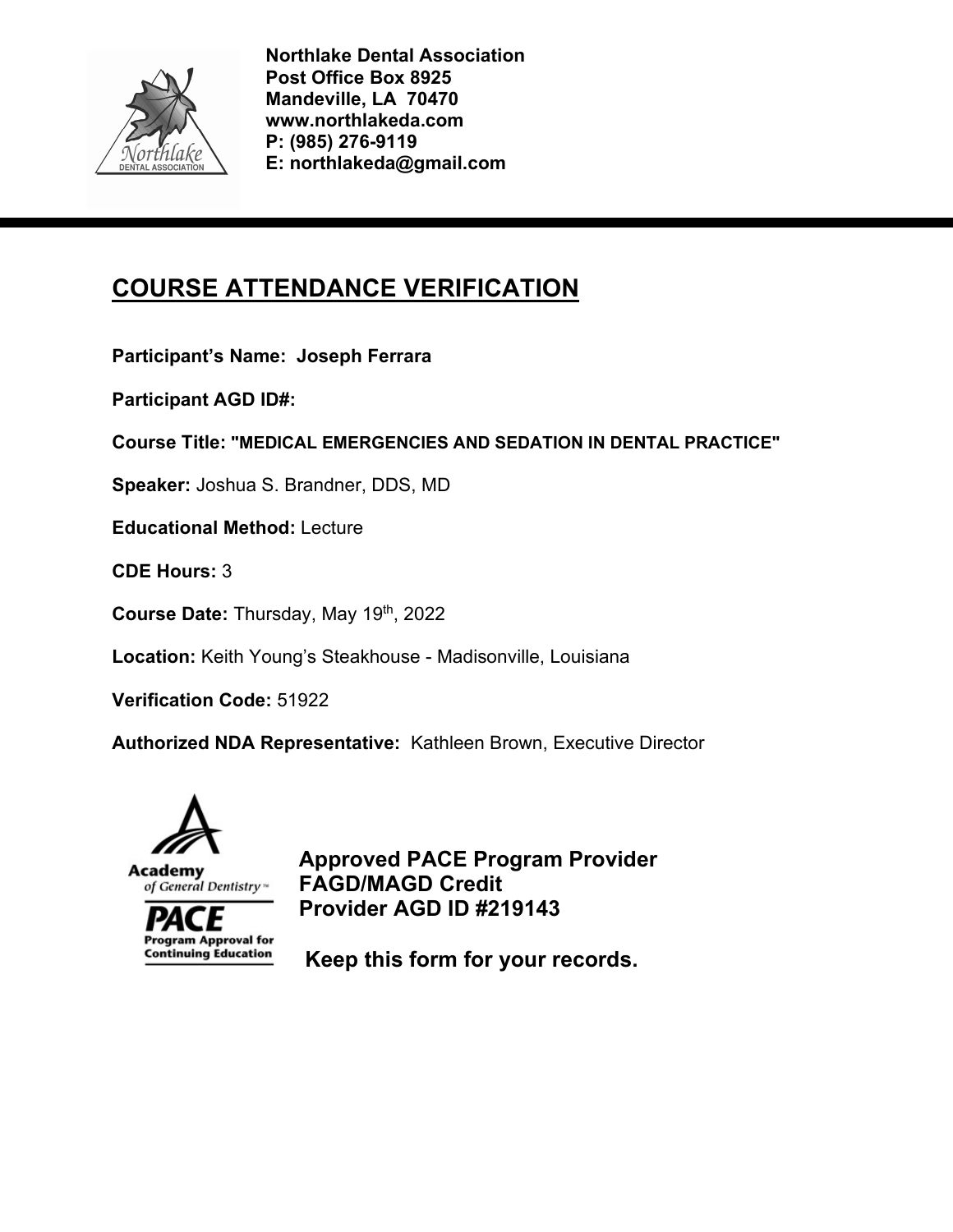

# **COURSE ATTENDANCE VERIFICATION**

**Participant's Name: Todd Firmin** 

**Participant AGD ID#:** 

**Course Title: "MEDICAL EMERGENCIES AND SEDATION IN DENTAL PRACTICE"** 

**Speaker:** Joshua S. Brandner, DDS, MD

**Educational Method:** Lecture

**CDE Hours:** 3

**Course Date:** Thursday, May 19th, 2022

**Location:** Keith Young's Steakhouse - Madisonville, Louisiana

**Verification Code:** 51922

**Authorized NDA Representative:** Kathleen Brown, Executive Director



**Program Approval for Continuing Education** 

**Approved PACE Program Provider FAGD/MAGD Credit Provider AGD ID #219143**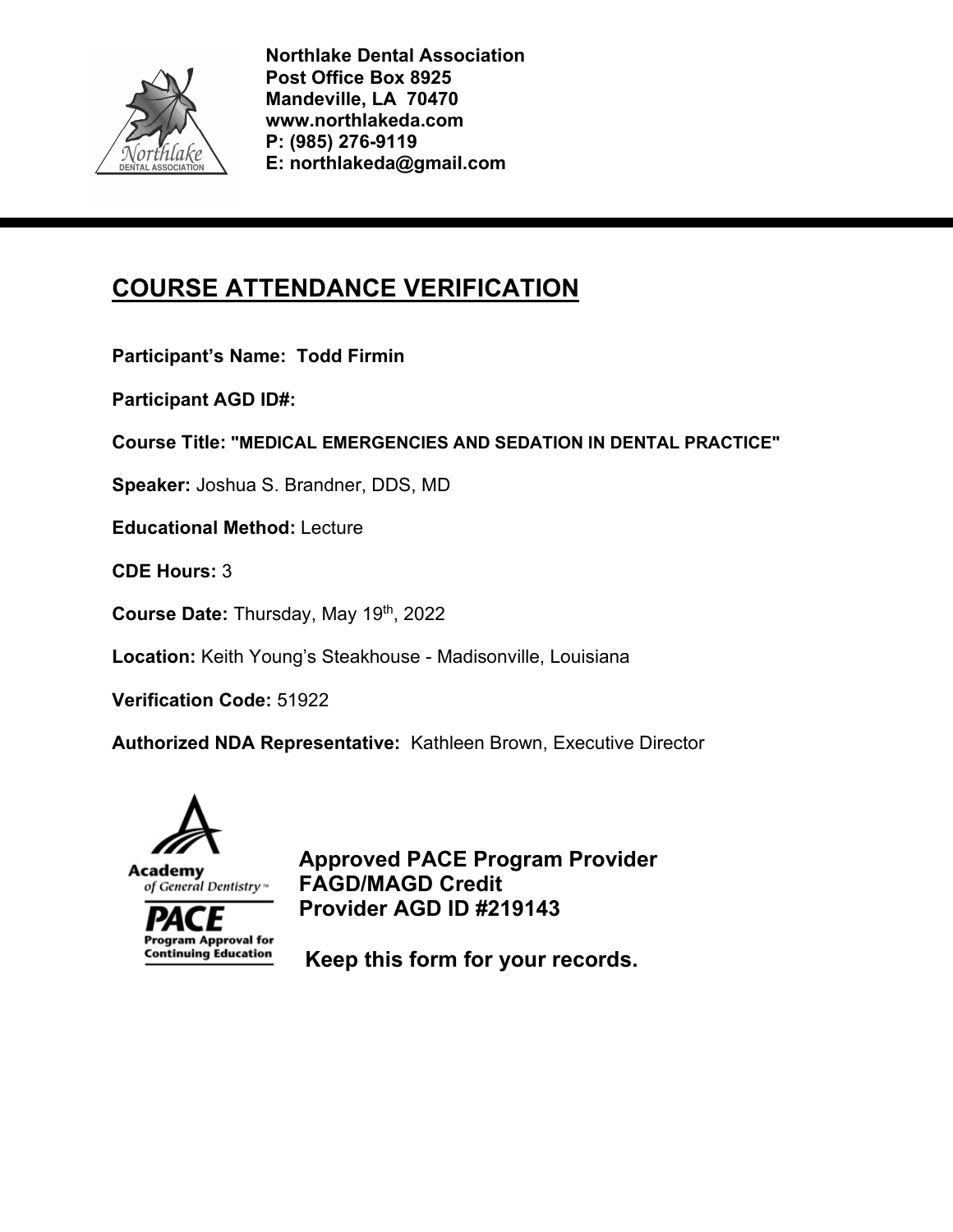

# **COURSE ATTENDANCE VERIFICATION**

**Participant's Name: Bryan Frichter** 

**Participant AGD ID#:** 

**Course Title: "MEDICAL EMERGENCIES AND SEDATION IN DENTAL PRACTICE"** 

**Speaker:** Joshua S. Brandner, DDS, MD

**Educational Method:** Lecture

**CDE Hours:** 3

**Course Date:** Thursday, May 19th, 2022

**Location:** Keith Young's Steakhouse - Madisonville, Louisiana

**Verification Code:** 51922

**Authorized NDA Representative:** Kathleen Brown, Executive Director



**Program Approval for Continuing Education** 

**Approved PACE Program Provider FAGD/MAGD Credit Provider AGD ID #219143**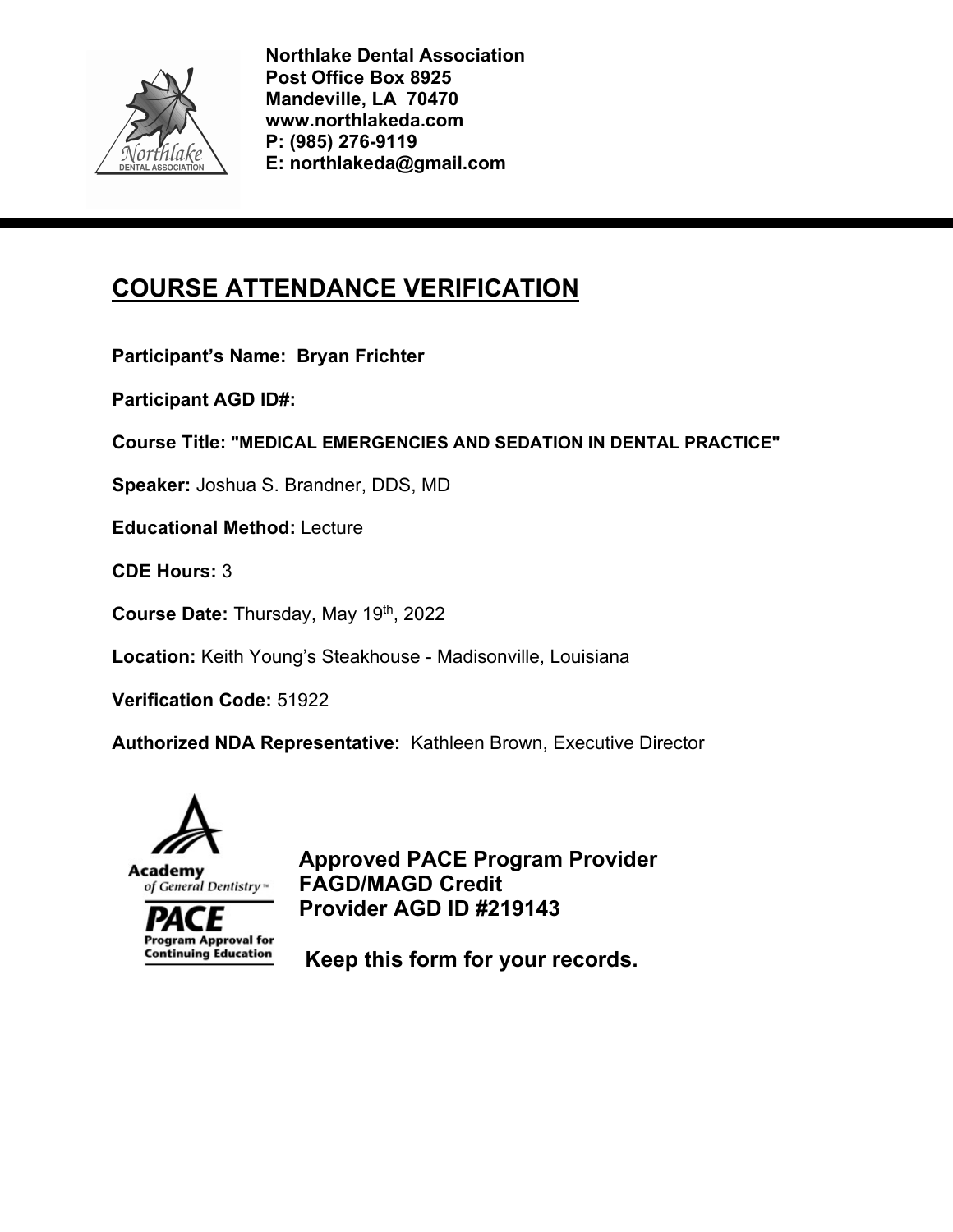

# **COURSE ATTENDANCE VERIFICATION**

**Participant's Name: Laurie Fricke** 

**Participant AGD ID#:** 

**Course Title: "MEDICAL EMERGENCIES AND SEDATION IN DENTAL PRACTICE"** 

**Speaker:** Joshua S. Brandner, DDS, MD

**Educational Method:** Lecture

**CDE Hours:** 3

**Course Date:** Thursday, May 19th, 2022

**Location:** Keith Young's Steakhouse - Madisonville, Louisiana

**Verification Code:** 51922

**Authorized NDA Representative:** Kathleen Brown, Executive Director



**Program Approval for Continuing Education** 

**Approved PACE Program Provider FAGD/MAGD Credit Provider AGD ID #219143**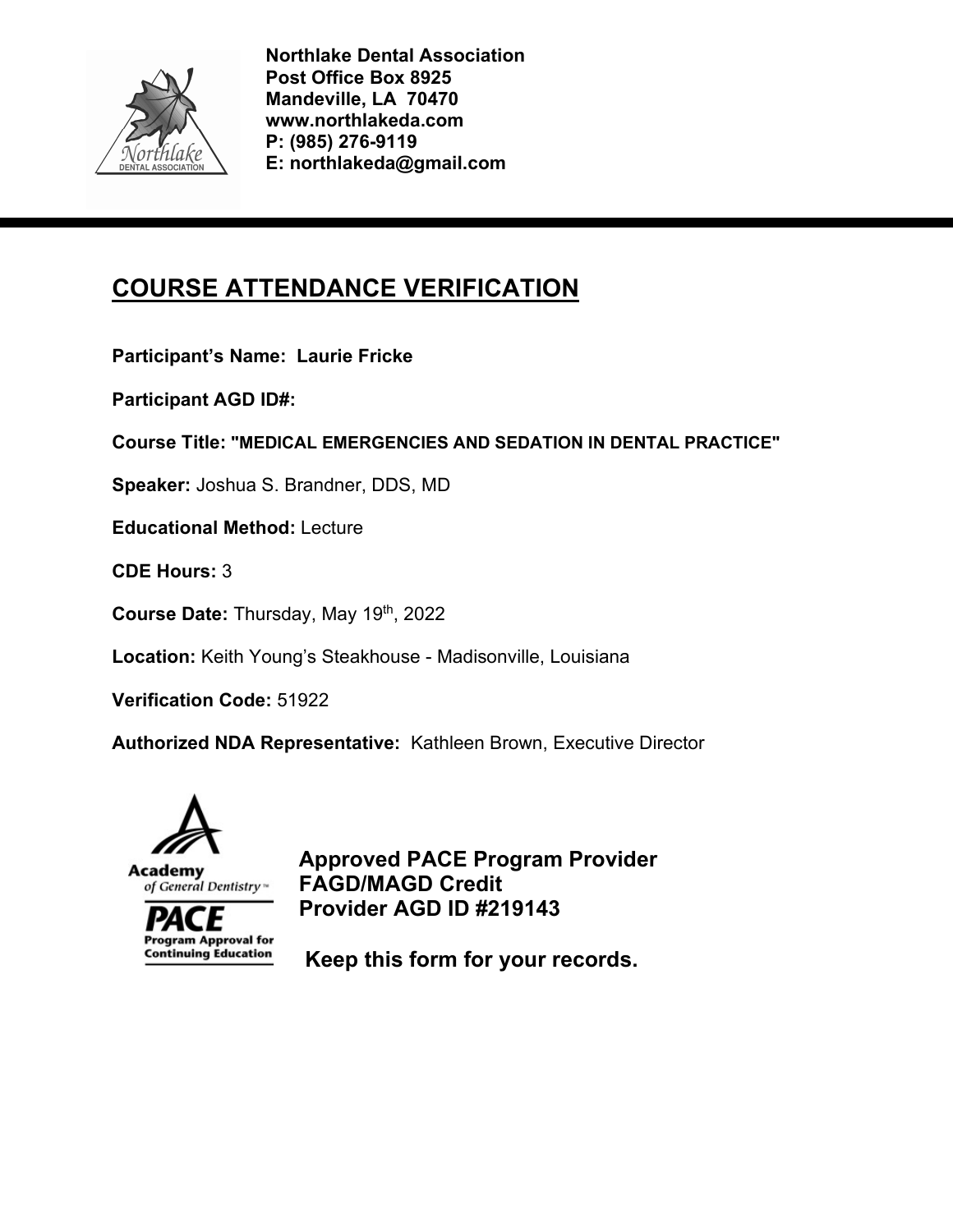

# **COURSE ATTENDANCE VERIFICATION**

**Participant's Name: Roseanne Ganley** 

**Participant AGD ID#:** 

**Course Title: "MEDICAL EMERGENCIES AND SEDATION IN DENTAL PRACTICE"** 

**Speaker:** Joshua S. Brandner, DDS, MD

**Educational Method:** Lecture

**CDE Hours:** 3

**Course Date:** Thursday, May 19th, 2022

**Location:** Keith Young's Steakhouse - Madisonville, Louisiana

**Verification Code:** 51922

**Authorized NDA Representative:** Kathleen Brown, Executive Director



**Program Approval for Continuing Education** 

**Approved PACE Program Provider FAGD/MAGD Credit Provider AGD ID #219143**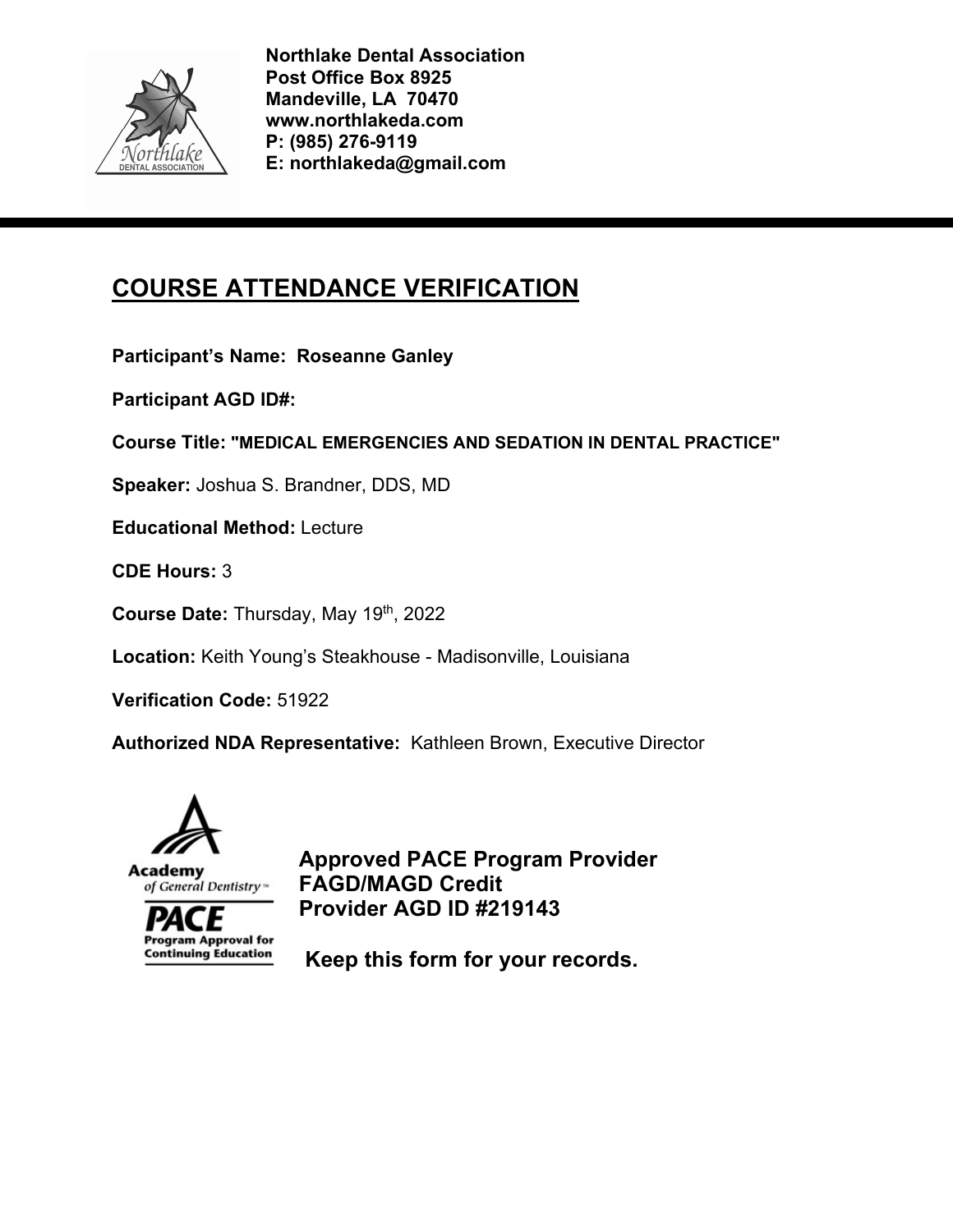

# **COURSE ATTENDANCE VERIFICATION**

**Participant's Name: Billy Hall** 

**Participant AGD ID#:** 

**Course Title: "MEDICAL EMERGENCIES AND SEDATION IN DENTAL PRACTICE"** 

**Speaker:** Joshua S. Brandner, DDS, MD

**Educational Method:** Lecture

**CDE Hours:** 3

**Course Date:** Thursday, May 19th, 2022

**Location:** Keith Young's Steakhouse - Madisonville, Louisiana

**Verification Code:** 51922

**Authorized NDA Representative:** Kathleen Brown, Executive Director



**Program Approval for Continuing Education** 

**Approved PACE Program Provider FAGD/MAGD Credit Provider AGD ID #219143**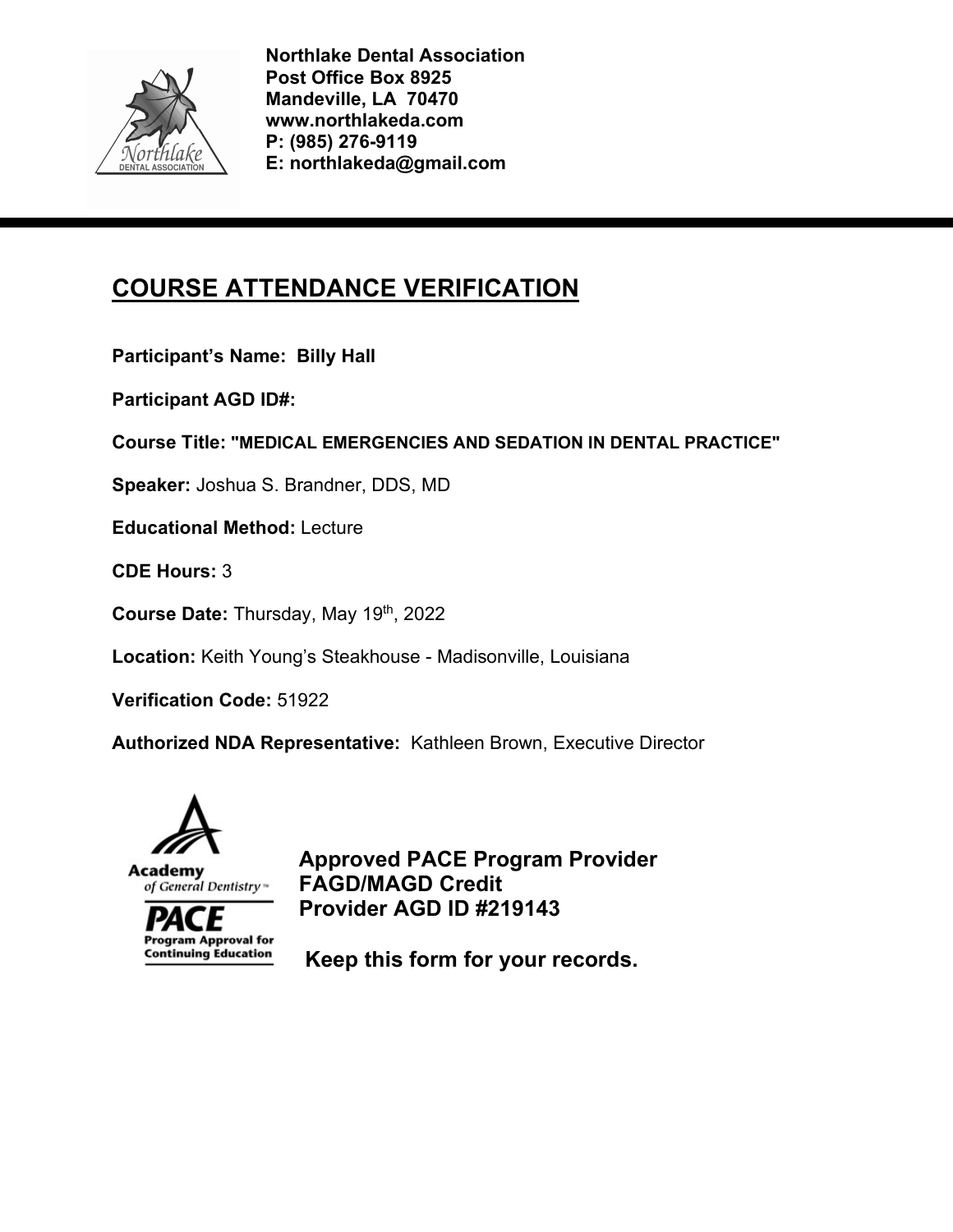

# **COURSE ATTENDANCE VERIFICATION**

**Participant's Name: Catherine Hebert** 

**Participant AGD ID#:** 

**Course Title: "MEDICAL EMERGENCIES AND SEDATION IN DENTAL PRACTICE"** 

**Speaker:** Joshua S. Brandner, DDS, MD

**Educational Method:** Lecture

**CDE Hours:** 3

**Course Date:** Thursday, May 19th, 2022

**Location:** Keith Young's Steakhouse - Madisonville, Louisiana

**Verification Code:** 51922

**Authorized NDA Representative:** Kathleen Brown, Executive Director



**Program Approval for Continuing Education** 

**Approved PACE Program Provider FAGD/MAGD Credit Provider AGD ID #219143**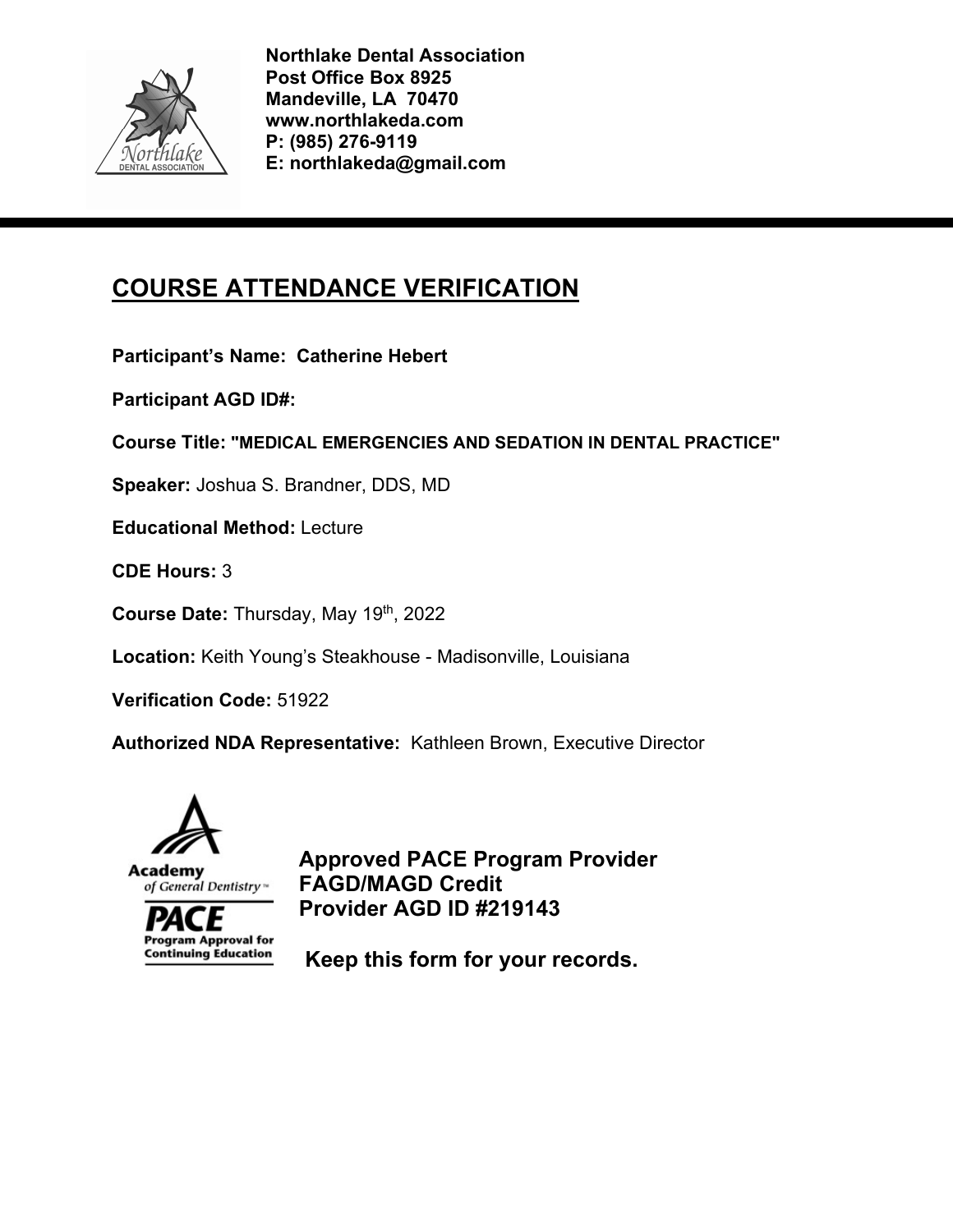

# **COURSE ATTENDANCE VERIFICATION**

**Participant's Name: Anita Kelly, RDH** 

**Participant AGD ID#:** 

**Course Title: "MEDICAL EMERGENCIES AND SEDATION IN DENTAL PRACTICE"** 

**Speaker:** Joshua S. Brandner, DDS, MD

**Educational Method:** Lecture

**CDE Hours:** 3

**Course Date:** Thursday, May 19th, 2022

**Location:** Keith Young's Steakhouse - Madisonville, Louisiana

**Verification Code:** 51922

**Authorized NDA Representative:** Kathleen Brown, Executive Director



**Program Approval for Continuing Education** 

**Approved PACE Program Provider FAGD/MAGD Credit Provider AGD ID #219143**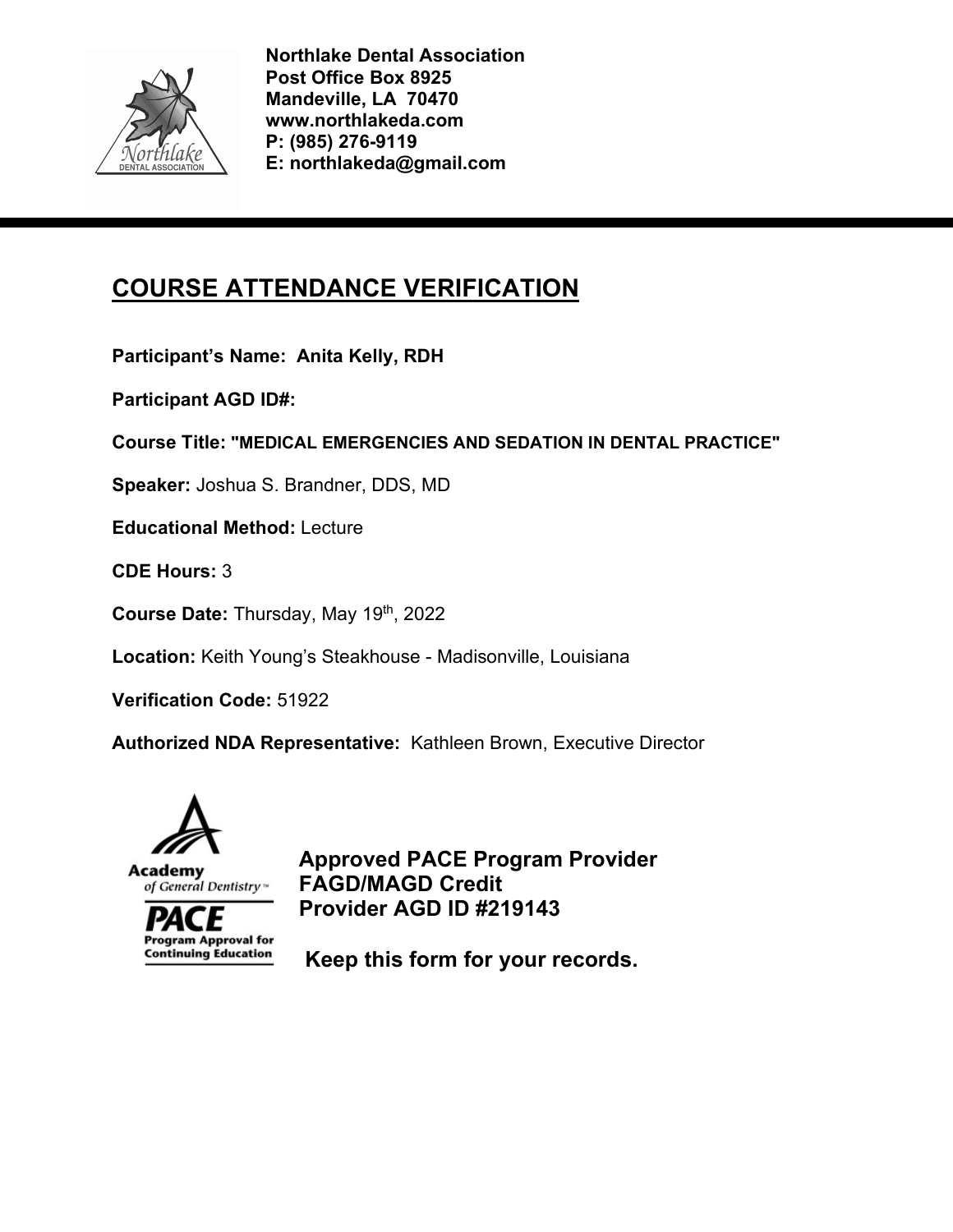

# **COURSE ATTENDANCE VERIFICATION**

**Participant's Name: MiMi Lacour DDS** 

**Participant AGD ID#:** 

**Course Title: "MEDICAL EMERGENCIES AND SEDATION IN DENTAL PRACTICE"** 

**Speaker:** Joshua S. Brandner, DDS, MD

**Educational Method:** Lecture

**CDE Hours:** 3

**Course Date:** Thursday, May 19th, 2022

**Location:** Keith Young's Steakhouse - Madisonville, Louisiana

**Verification Code:** 51922

**Authorized NDA Representative:** Kathleen Brown, Executive Director



**Program Approval for Continuing Education** 

**Approved PACE Program Provider FAGD/MAGD Credit Provider AGD ID #219143**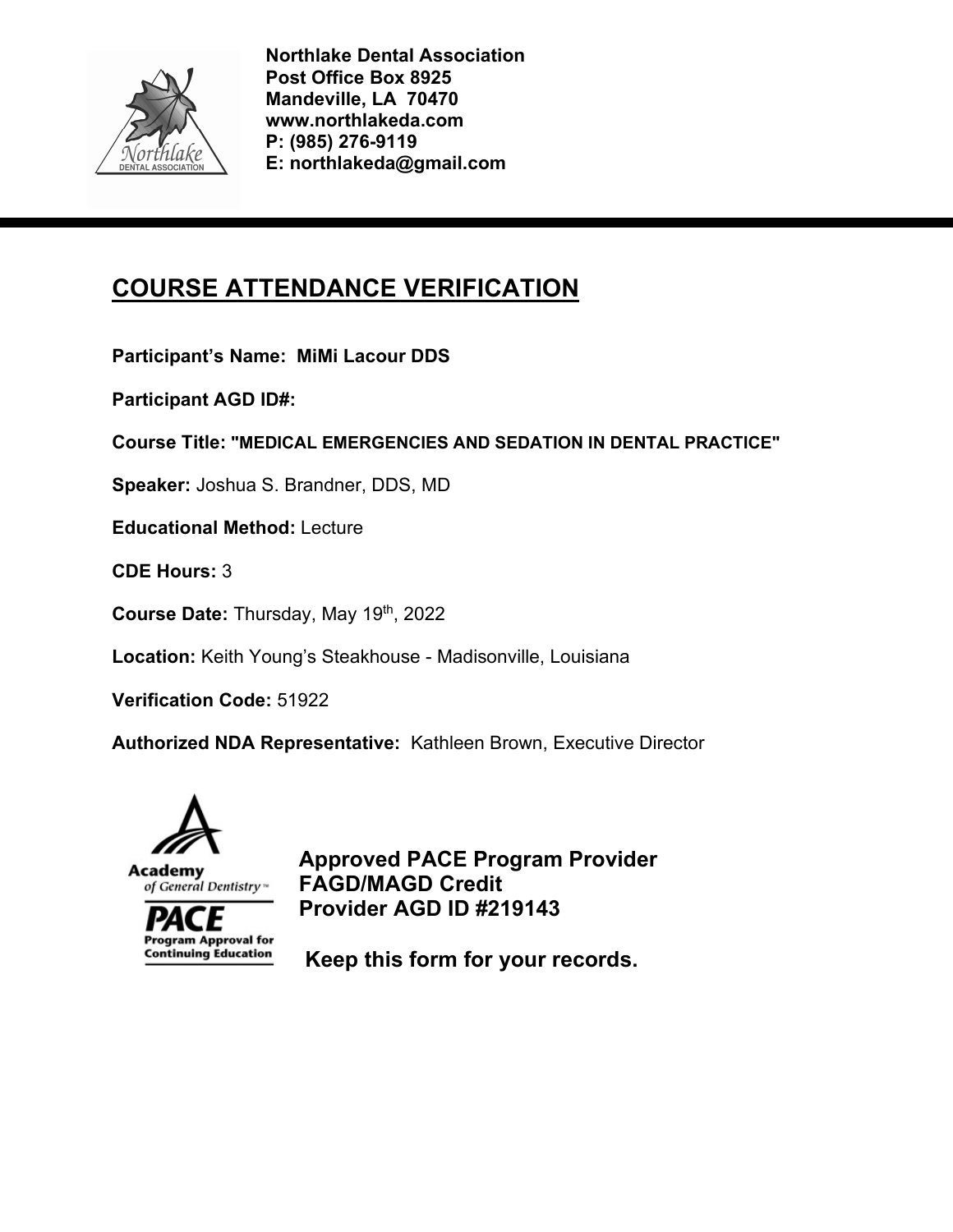

# **COURSE ATTENDANCE VERIFICATION**

**Participant's Name: Marija LaSalle** 

**Participant AGD ID#:** 

**Course Title: "MEDICAL EMERGENCIES AND SEDATION IN DENTAL PRACTICE"** 

**Speaker:** Joshua S. Brandner, DDS, MD

**Educational Method:** Lecture

**CDE Hours:** 3

**Course Date:** Thursday, May 19th, 2022

**Location:** Keith Young's Steakhouse - Madisonville, Louisiana

**Verification Code:** 51922

**Authorized NDA Representative:** Kathleen Brown, Executive Director



**Program Approval for Continuing Education** 

**Approved PACE Program Provider FAGD/MAGD Credit Provider AGD ID #219143**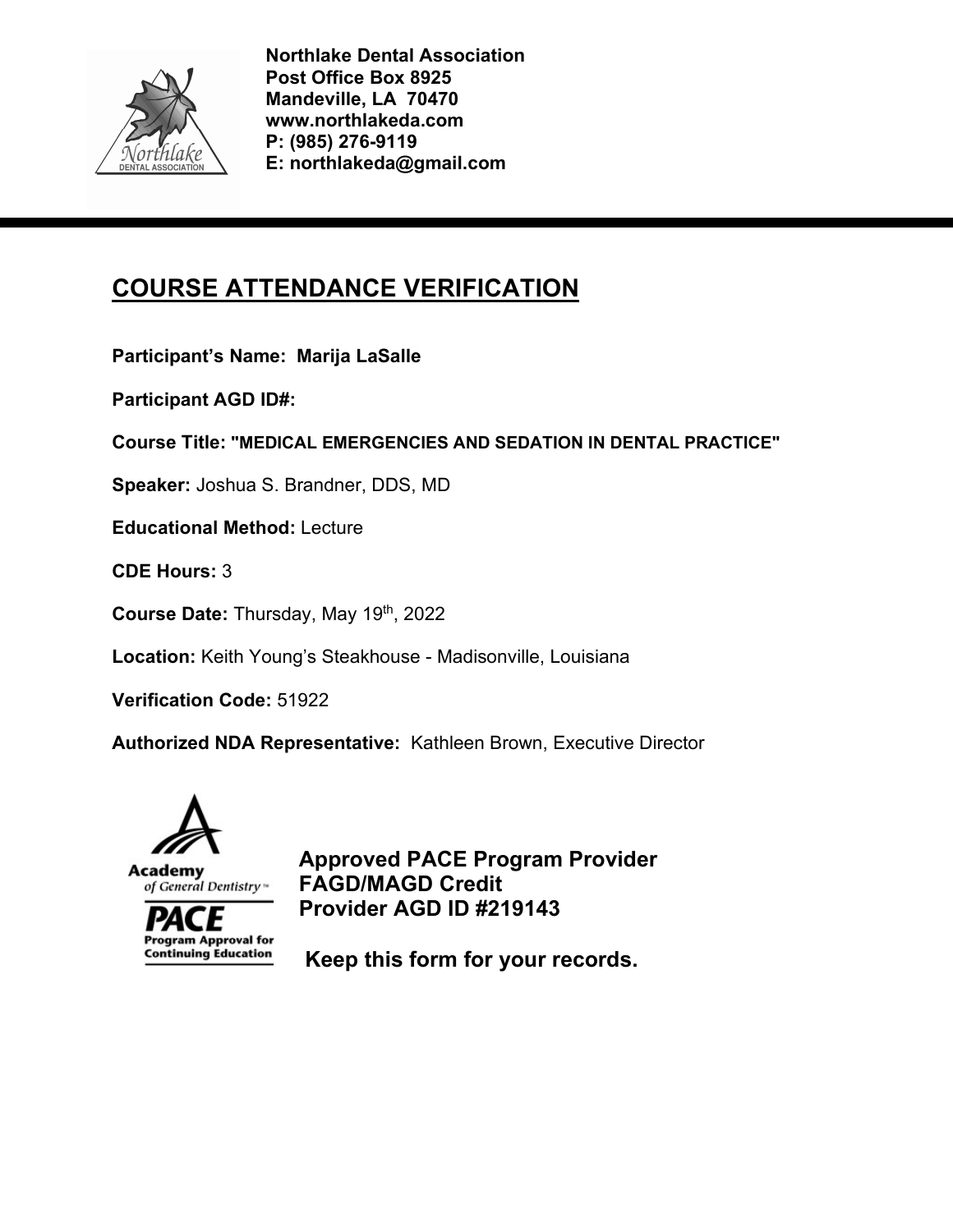

# **COURSE ATTENDANCE VERIFICATION**

**Participant's Name: Billy Ledoux** 

**Participant AGD ID#:** 

**Course Title: "MEDICAL EMERGENCIES AND SEDATION IN DENTAL PRACTICE"** 

**Speaker:** Joshua S. Brandner, DDS, MD

**Educational Method:** Lecture

**CDE Hours:** 3

**Course Date:** Thursday, May 19th, 2022

**Location:** Keith Young's Steakhouse - Madisonville, Louisiana

**Verification Code:** 51922

**Authorized NDA Representative:** Kathleen Brown, Executive Director



**Program Approval for Continuing Education** 

**Approved PACE Program Provider FAGD/MAGD Credit Provider AGD ID #219143**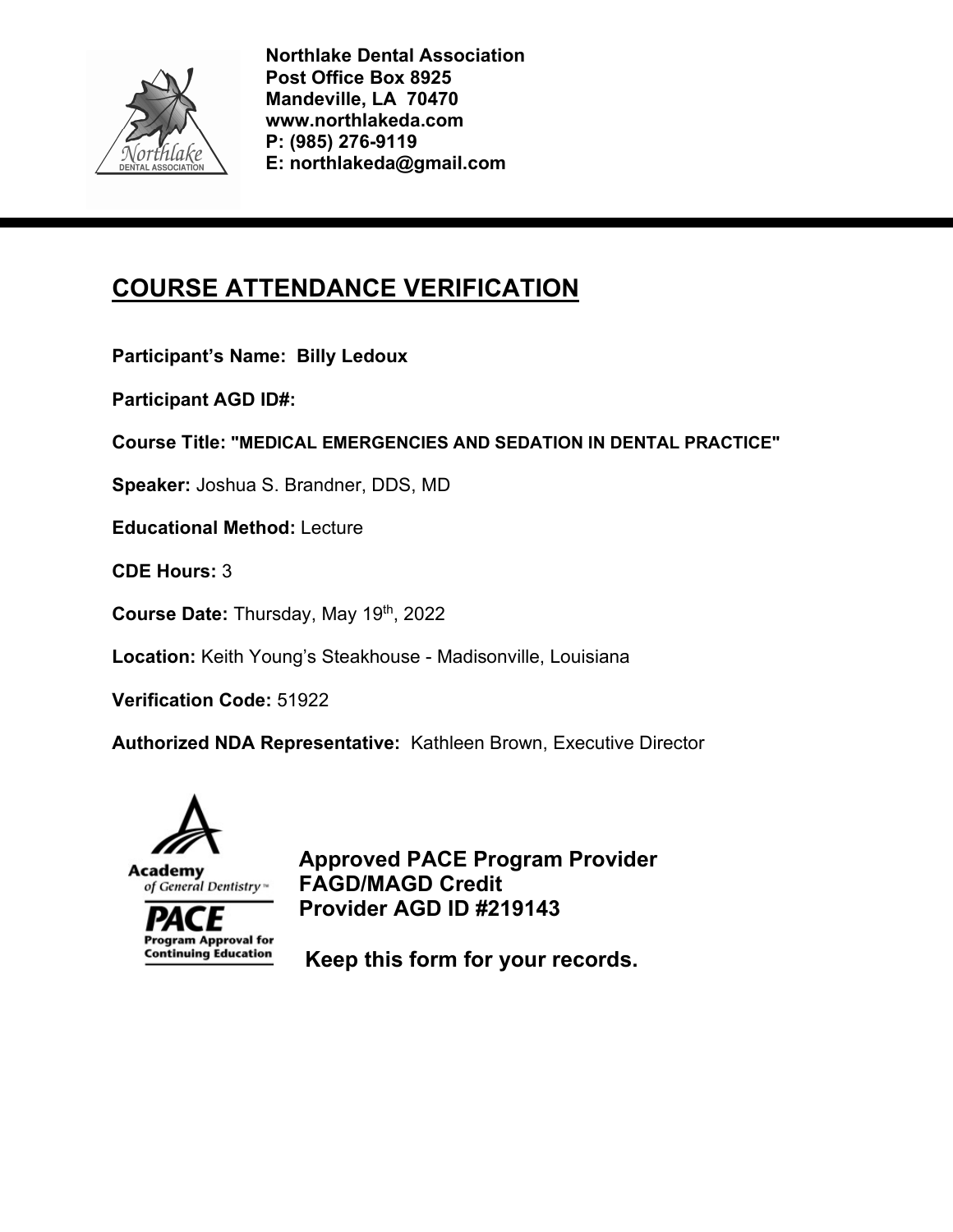

# **COURSE ATTENDANCE VERIFICATION**

**Participant's Name: Robyn Leonick** 

**Participant AGD ID#:** 

**Course Title: "MEDICAL EMERGENCIES AND SEDATION IN DENTAL PRACTICE"** 

**Speaker:** Joshua S. Brandner, DDS, MD

**Educational Method:** Lecture

**CDE Hours:** 3

**Course Date:** Thursday, May 19th, 2022

**Location:** Keith Young's Steakhouse - Madisonville, Louisiana

**Verification Code:** 51922

**Authorized NDA Representative:** Kathleen Brown, Executive Director



**Program Approval for Continuing Education** 

**Approved PACE Program Provider FAGD/MAGD Credit Provider AGD ID #219143**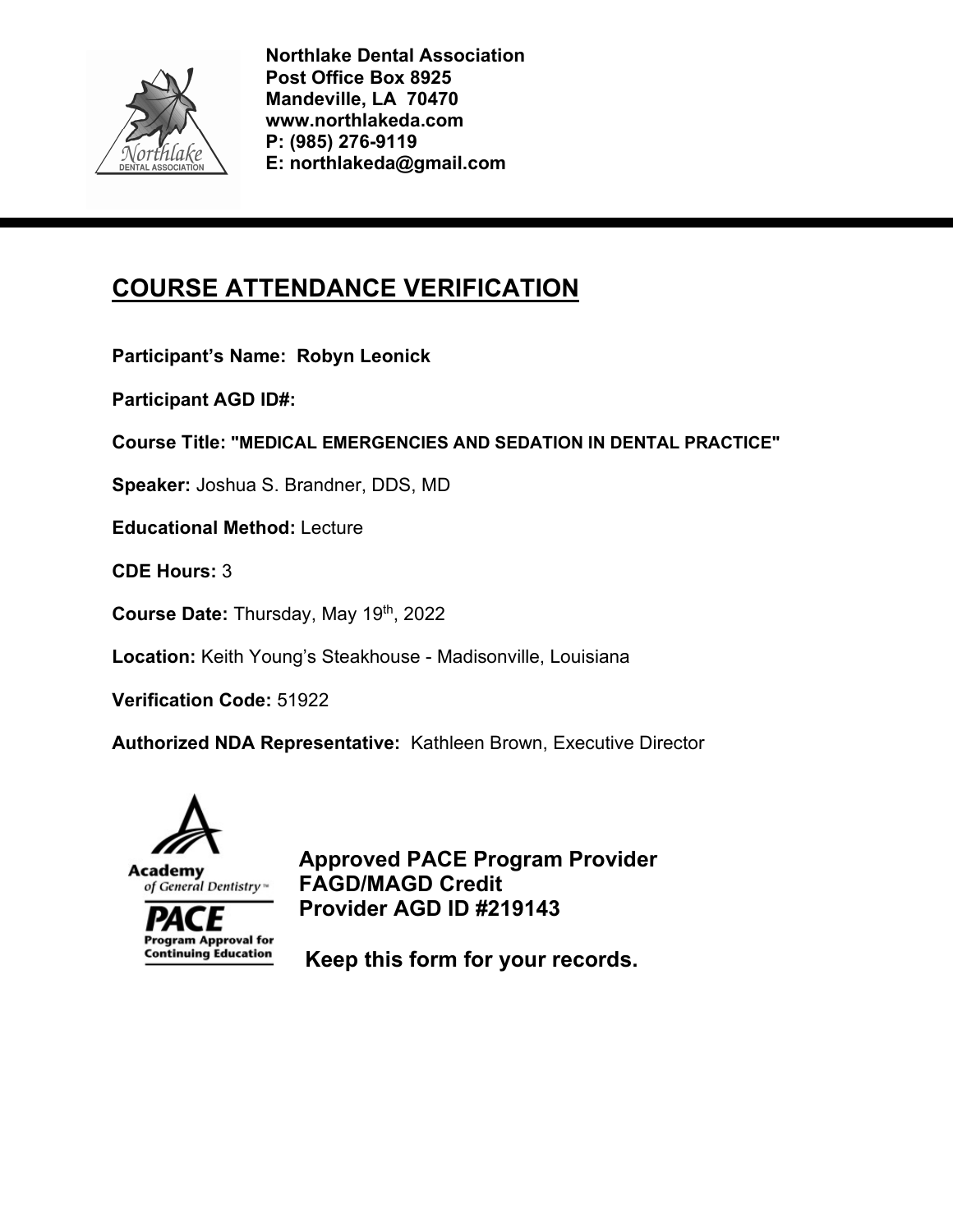

# **COURSE ATTENDANCE VERIFICATION**

**Participant's Name: Keith Luminais** 

**Participant AGD ID#:** 

**Course Title: "MEDICAL EMERGENCIES AND SEDATION IN DENTAL PRACTICE"** 

**Speaker:** Joshua S. Brandner, DDS, MD

**Educational Method:** Lecture

**CDE Hours:** 3

**Course Date:** Thursday, May 19th, 2022

**Location:** Keith Young's Steakhouse - Madisonville, Louisiana

**Verification Code:** 51922

**Authorized NDA Representative:** Kathleen Brown, Executive Director



**Program Approval for Continuing Education** 

**Approved PACE Program Provider FAGD/MAGD Credit Provider AGD ID #219143**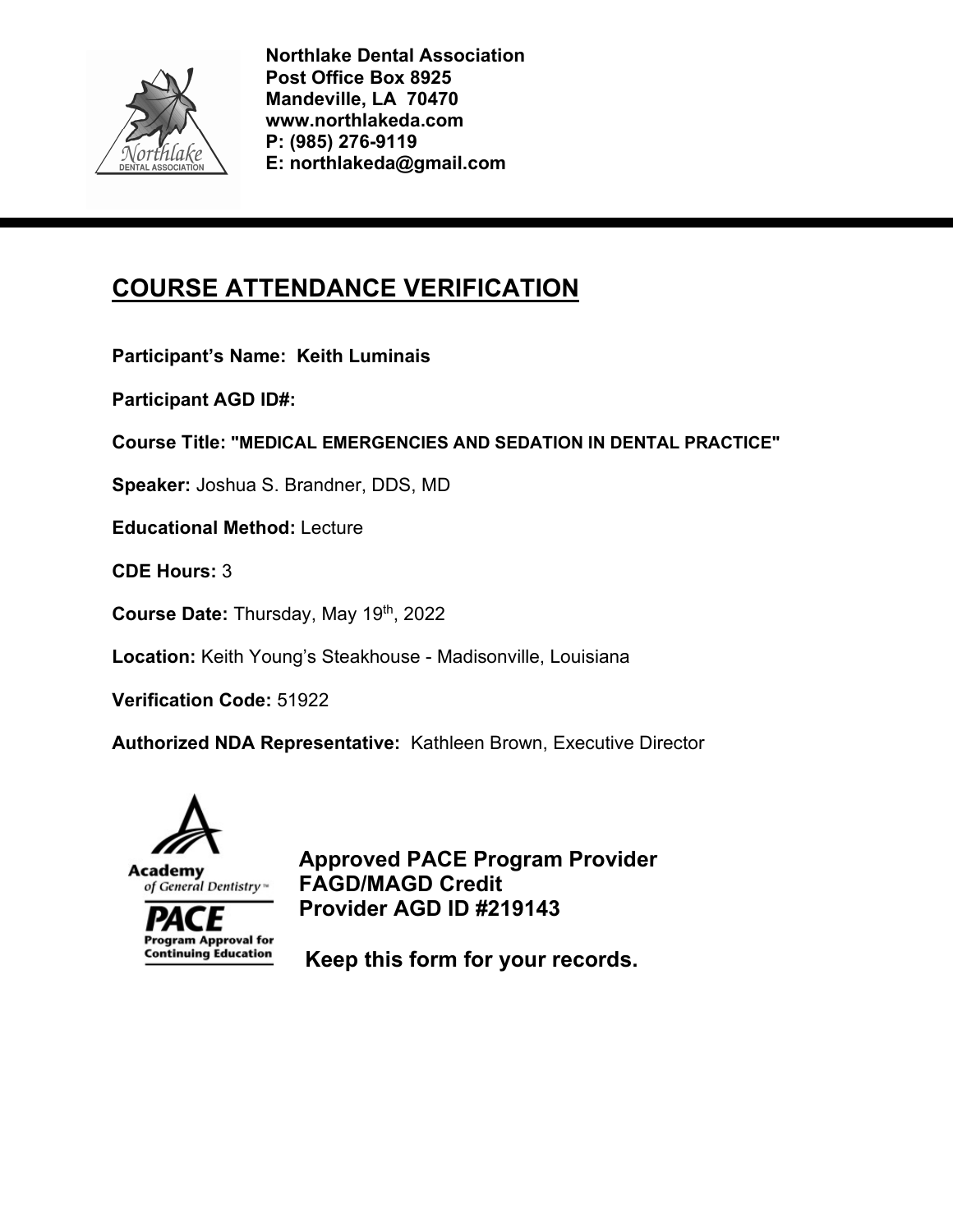

# **COURSE ATTENDANCE VERIFICATION**

**Participant's Name: Mollie McCabe** 

**Participant AGD ID#:** 

**Course Title: "MEDICAL EMERGENCIES AND SEDATION IN DENTAL PRACTICE"** 

**Speaker:** Joshua S. Brandner, DDS, MD

**Educational Method:** Lecture

**CDE Hours:** 3

**Course Date:** Thursday, May 19th, 2022

**Location:** Keith Young's Steakhouse - Madisonville, Louisiana

**Verification Code:** 51922

**Authorized NDA Representative:** Kathleen Brown, Executive Director



**Program Approval for Continuing Education** 

**Approved PACE Program Provider FAGD/MAGD Credit Provider AGD ID #219143**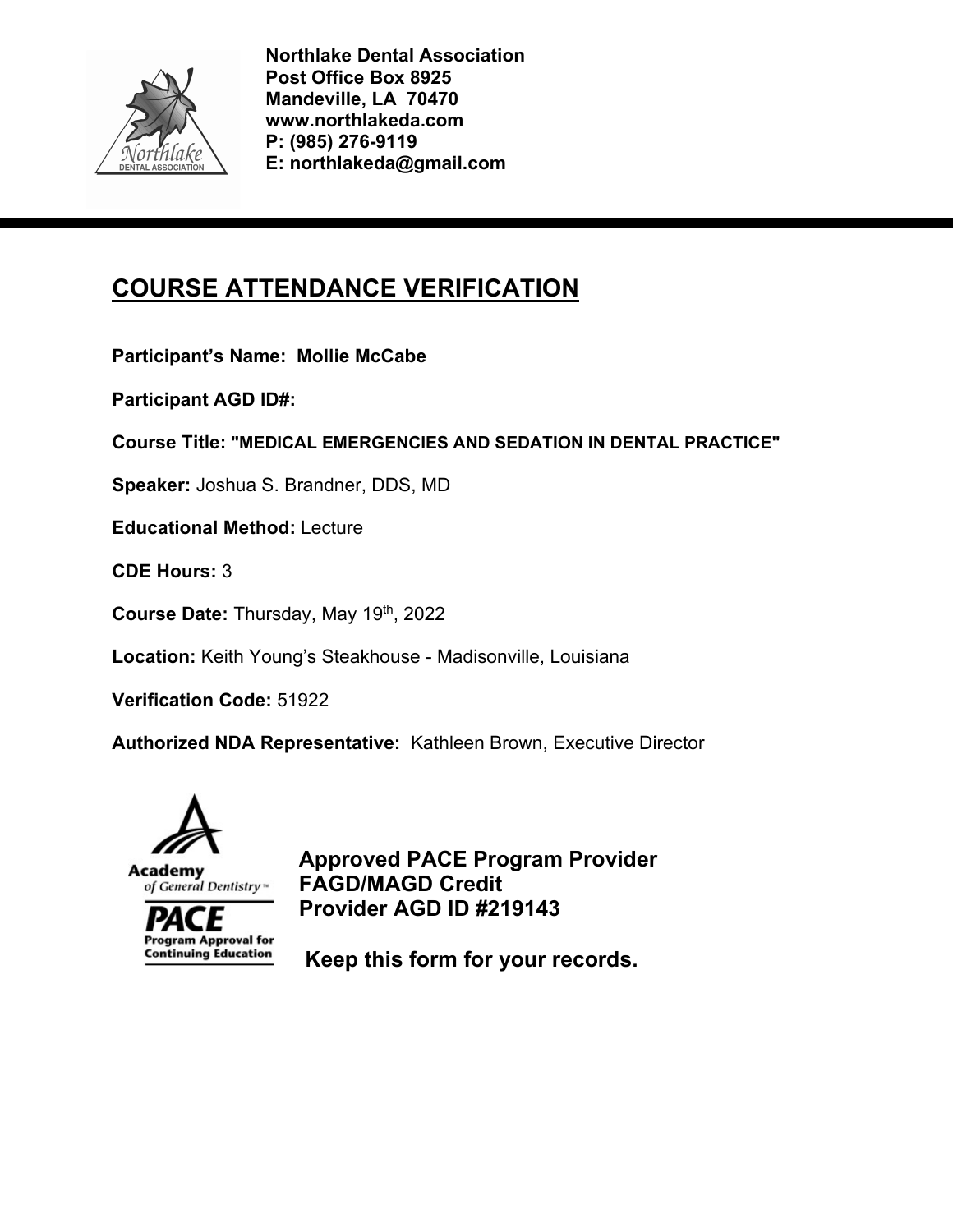

# **COURSE ATTENDANCE VERIFICATION**

**Participant's Name: Nicole McGehee RDH** 

**Participant AGD ID#:** 

**Course Title: "MEDICAL EMERGENCIES AND SEDATION IN DENTAL PRACTICE"** 

**Speaker:** Joshua S. Brandner, DDS, MD

**Educational Method:** Lecture

**CDE Hours:** 3

**Course Date:** Thursday, May 19th, 2022

**Location:** Keith Young's Steakhouse - Madisonville, Louisiana

**Verification Code:** 51922

**Authorized NDA Representative:** Kathleen Brown, Executive Director



**Program Approval for Continuing Education** 

**Approved PACE Program Provider FAGD/MAGD Credit Provider AGD ID #219143**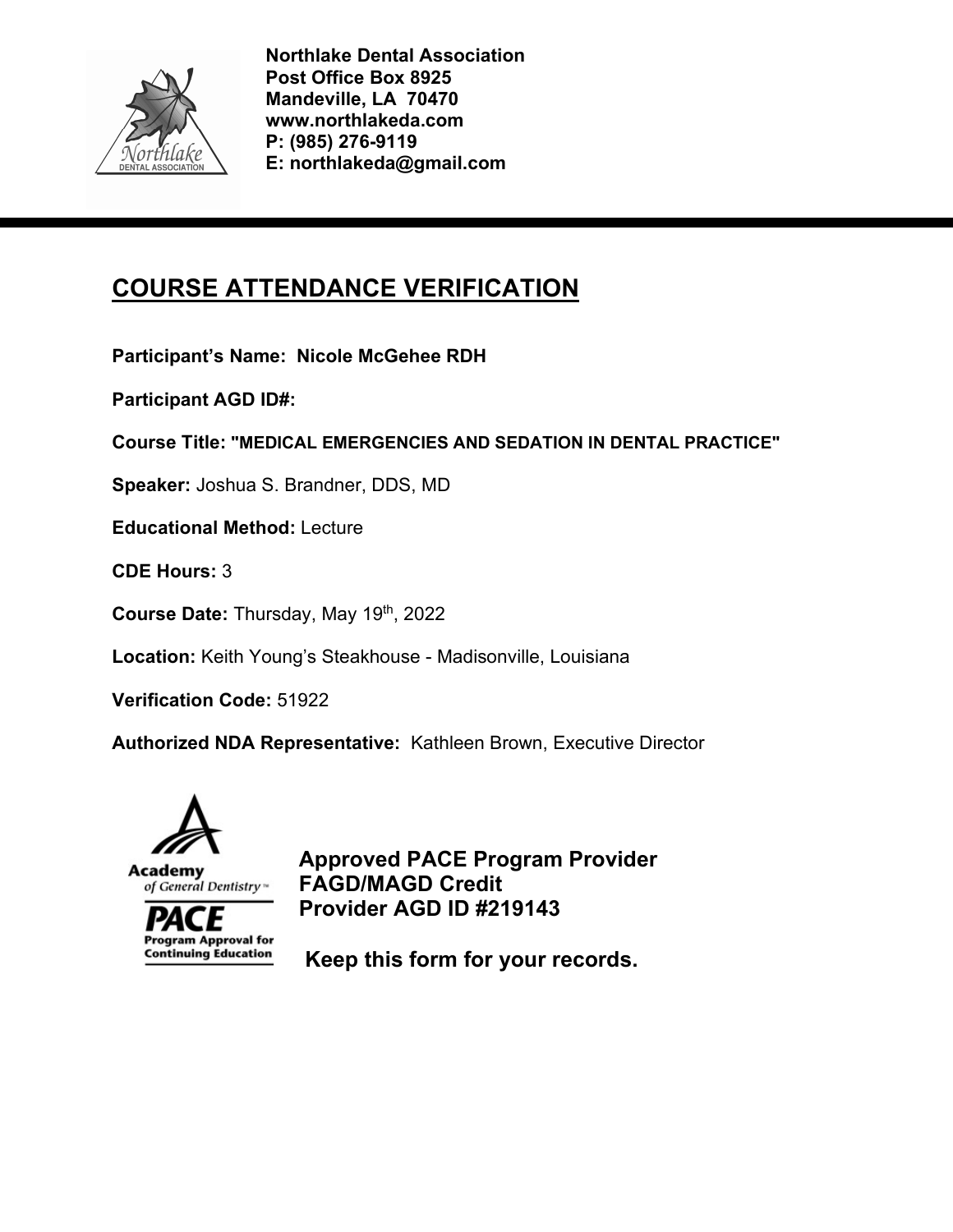

# **COURSE ATTENDANCE VERIFICATION**

**Participant's Name: Dr. Nicole Wascom** 

**Participant AGD ID#:** 

**Course Title: "MEDICAL EMERGENCIES AND SEDATION IN DENTAL PRACTICE"** 

**Speaker:** Joshua S. Brandner, DDS, MD

**Educational Method:** Lecture

**CDE Hours:** 3

**Course Date:** Thursday, May 19th, 2022

**Location:** Keith Young's Steakhouse - Madisonville, Louisiana

**Verification Code:** 51922

**Authorized NDA Representative:** Kathleen Brown, Executive Director



**Program Approval for Continuing Education** 

**Approved PACE Program Provider FAGD/MAGD Credit Provider AGD ID #219143**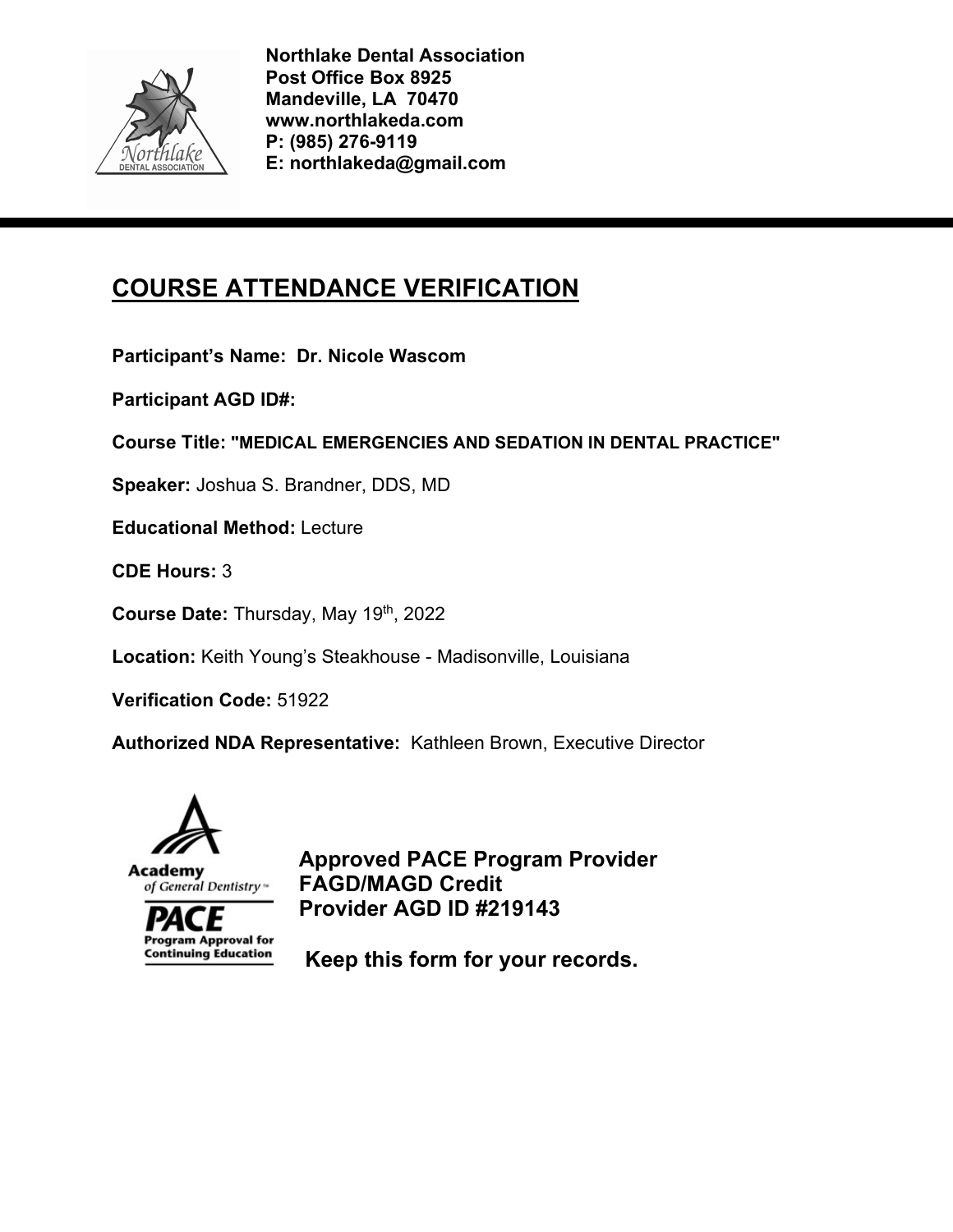

# **COURSE ATTENDANCE VERIFICATION**

**Participant's Name: Sam Miano** 

**Participant AGD ID#:** 

**Course Title: "MEDICAL EMERGENCIES AND SEDATION IN DENTAL PRACTICE"** 

**Speaker:** Joshua S. Brandner, DDS, MD

**Educational Method:** Lecture

**CDE Hours:** 3

**Course Date:** Thursday, May 19th, 2022

**Location:** Keith Young's Steakhouse - Madisonville, Louisiana

**Verification Code:** 51922

**Authorized NDA Representative:** Kathleen Brown, Executive Director



**Program Approval for Continuing Education** 

**Approved PACE Program Provider FAGD/MAGD Credit Provider AGD ID #219143**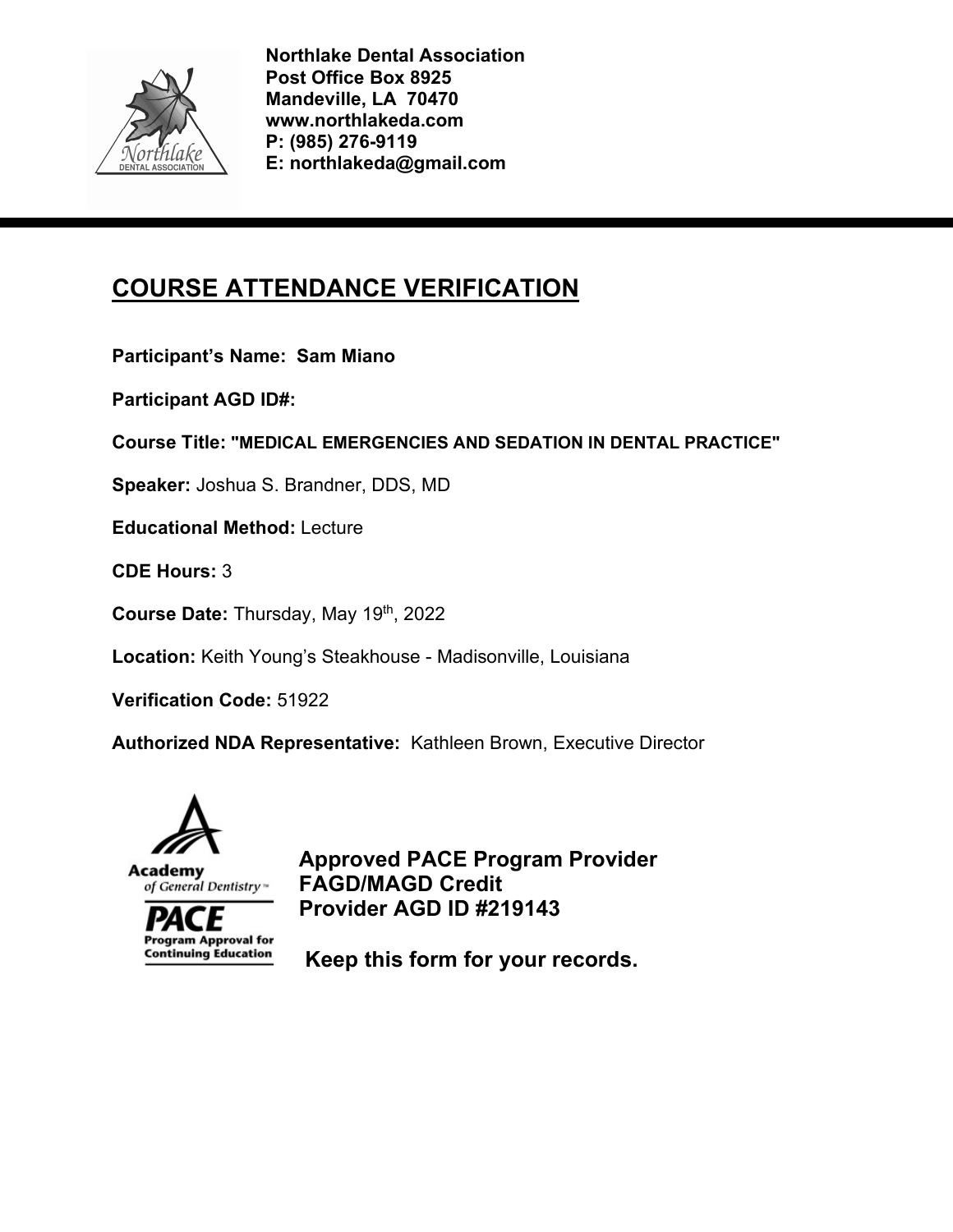

# **COURSE ATTENDANCE VERIFICATION**

**Participant's Name: John Michaelis** 

**Participant AGD ID#:** 

**Course Title: "MEDICAL EMERGENCIES AND SEDATION IN DENTAL PRACTICE"** 

**Speaker:** Joshua S. Brandner, DDS, MD

**Educational Method:** Lecture

**CDE Hours:** 3

**Course Date:** Thursday, May 19th, 2022

**Location:** Keith Young's Steakhouse - Madisonville, Louisiana

**Verification Code:** 51922

**Authorized NDA Representative:** Kathleen Brown, Executive Director



**Program Approval for Continuing Education** 

**Approved PACE Program Provider FAGD/MAGD Credit Provider AGD ID #219143**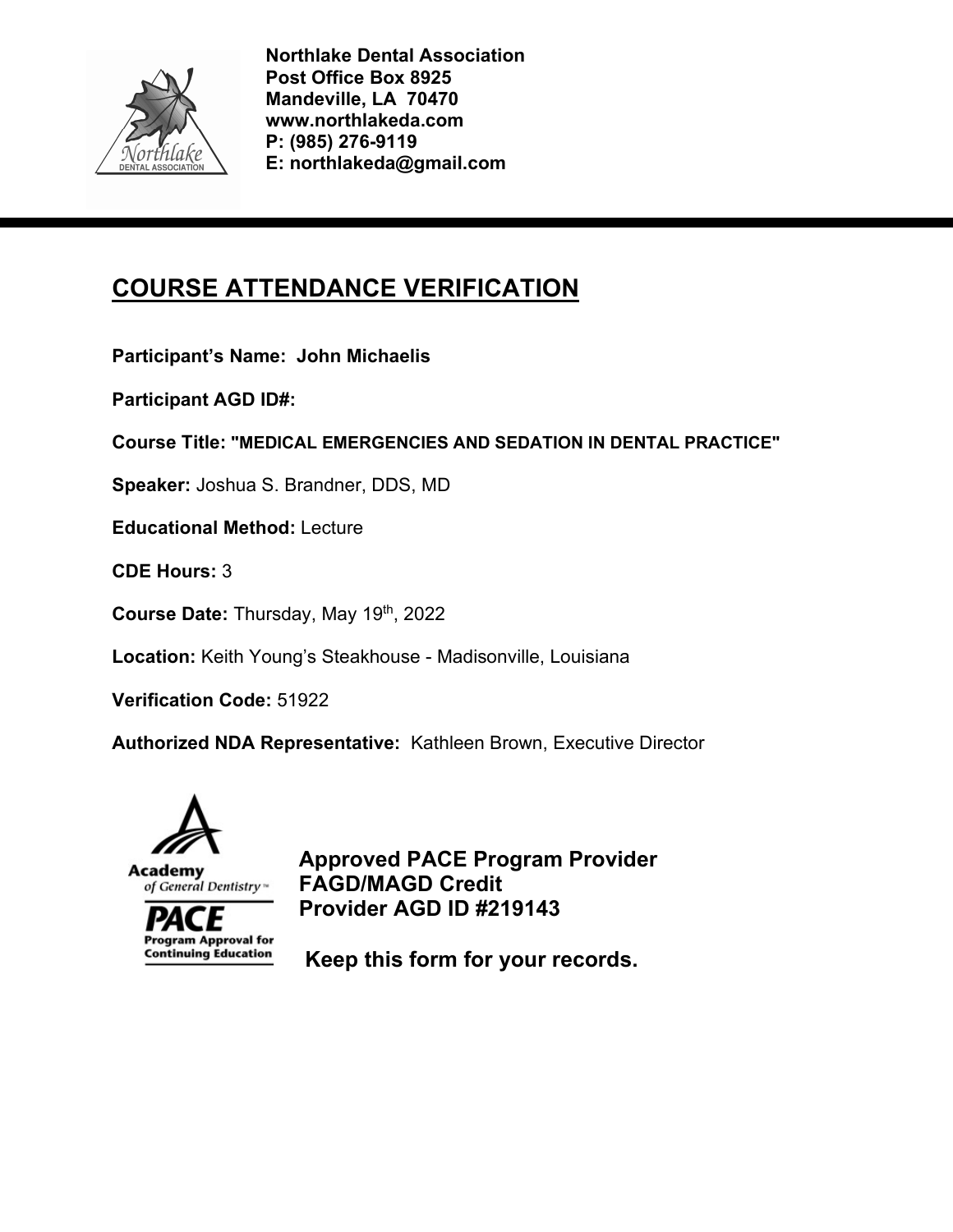

# **COURSE ATTENDANCE VERIFICATION**

**Participant's Name: James A. Moreau, Jr. DDS** 

**Participant AGD ID#:** 

**Course Title: "MEDICAL EMERGENCIES AND SEDATION IN DENTAL PRACTICE"** 

**Speaker:** Joshua S. Brandner, DDS, MD

**Educational Method:** Lecture

**CDE Hours:** 3

**Course Date:** Thursday, May 19th, 2022

**Location:** Keith Young's Steakhouse - Madisonville, Louisiana

**Verification Code:** 51922

**Authorized NDA Representative:** Kathleen Brown, Executive Director



**Program Approval for Continuing Education** 

**Approved PACE Program Provider FAGD/MAGD Credit Provider AGD ID #219143**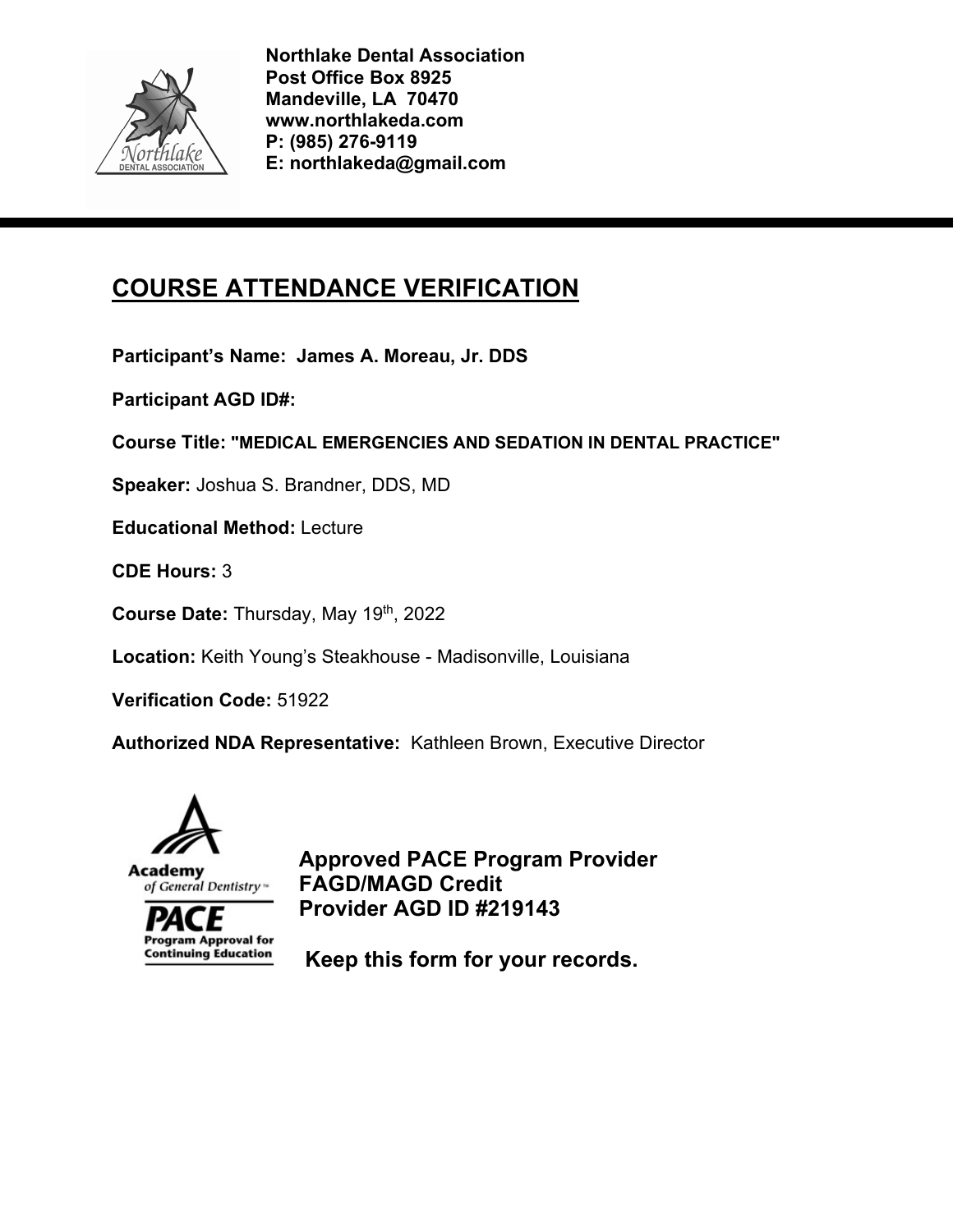

# **COURSE ATTENDANCE VERIFICATION**

**Participant's Name: Rachel Neal, RDH** 

**Participant AGD ID#:** 

**Course Title: "MEDICAL EMERGENCIES AND SEDATION IN DENTAL PRACTICE"** 

**Speaker:** Joshua S. Brandner, DDS, MD

**Educational Method:** Lecture

**CDE Hours:** 3

**Course Date:** Thursday, May 19th, 2022

**Location:** Keith Young's Steakhouse - Madisonville, Louisiana

**Verification Code:** 51922

**Authorized NDA Representative:** Kathleen Brown, Executive Director



**Program Approval for Continuing Education** 

**Approved PACE Program Provider FAGD/MAGD Credit Provider AGD ID #219143**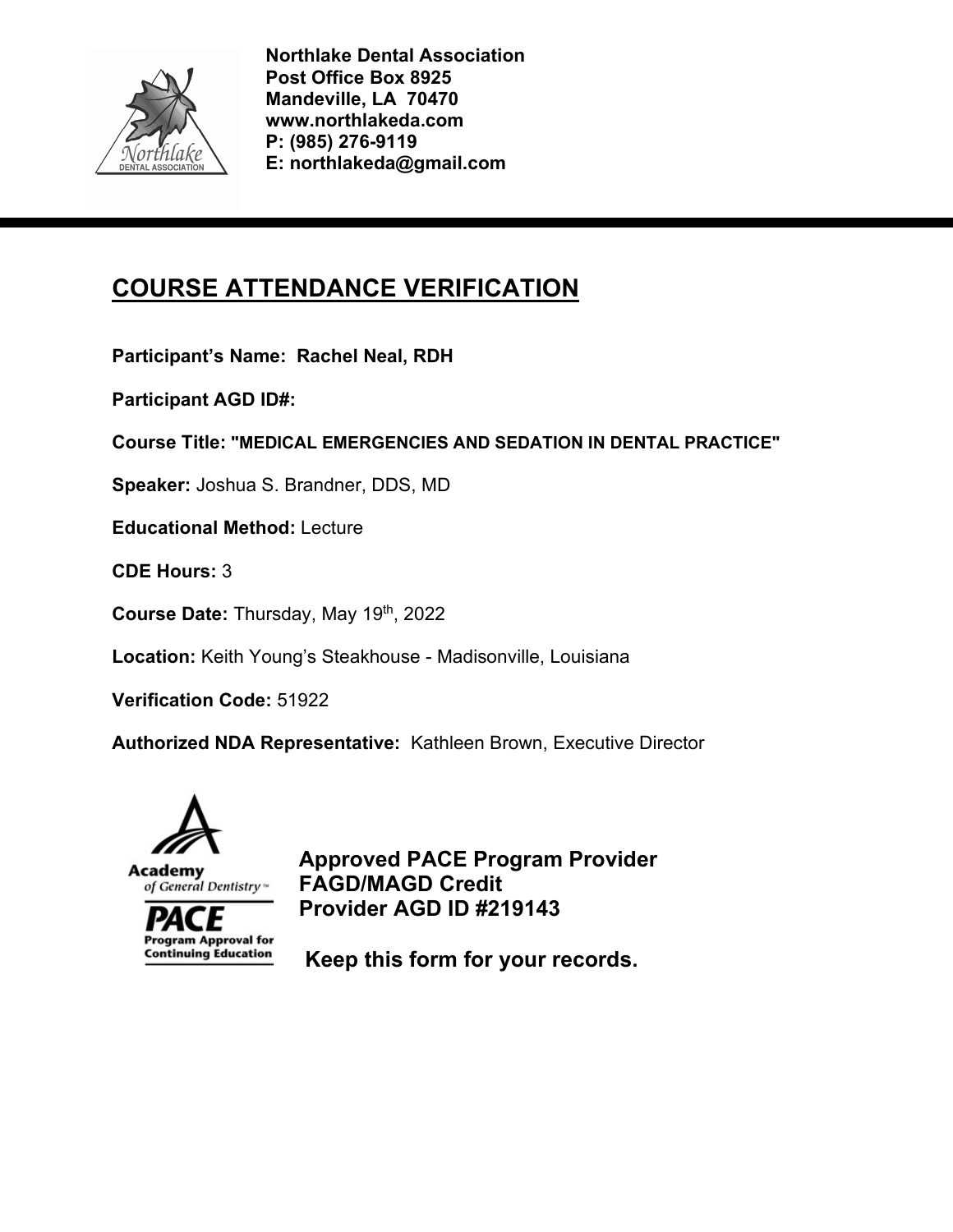

# **COURSE ATTENDANCE VERIFICATION**

**Participant's Name: Lisa Pellegrini** 

**Participant AGD ID#:** 

**Course Title: "MEDICAL EMERGENCIES AND SEDATION IN DENTAL PRACTICE"** 

**Speaker:** Joshua S. Brandner, DDS, MD

**Educational Method:** Lecture

**CDE Hours:** 3

**Course Date:** Thursday, May 19th, 2022

**Location:** Keith Young's Steakhouse - Madisonville, Louisiana

**Verification Code:** 51922

**Authorized NDA Representative:** Kathleen Brown, Executive Director



**Program Approval for Continuing Education** 

**Approved PACE Program Provider FAGD/MAGD Credit Provider AGD ID #219143**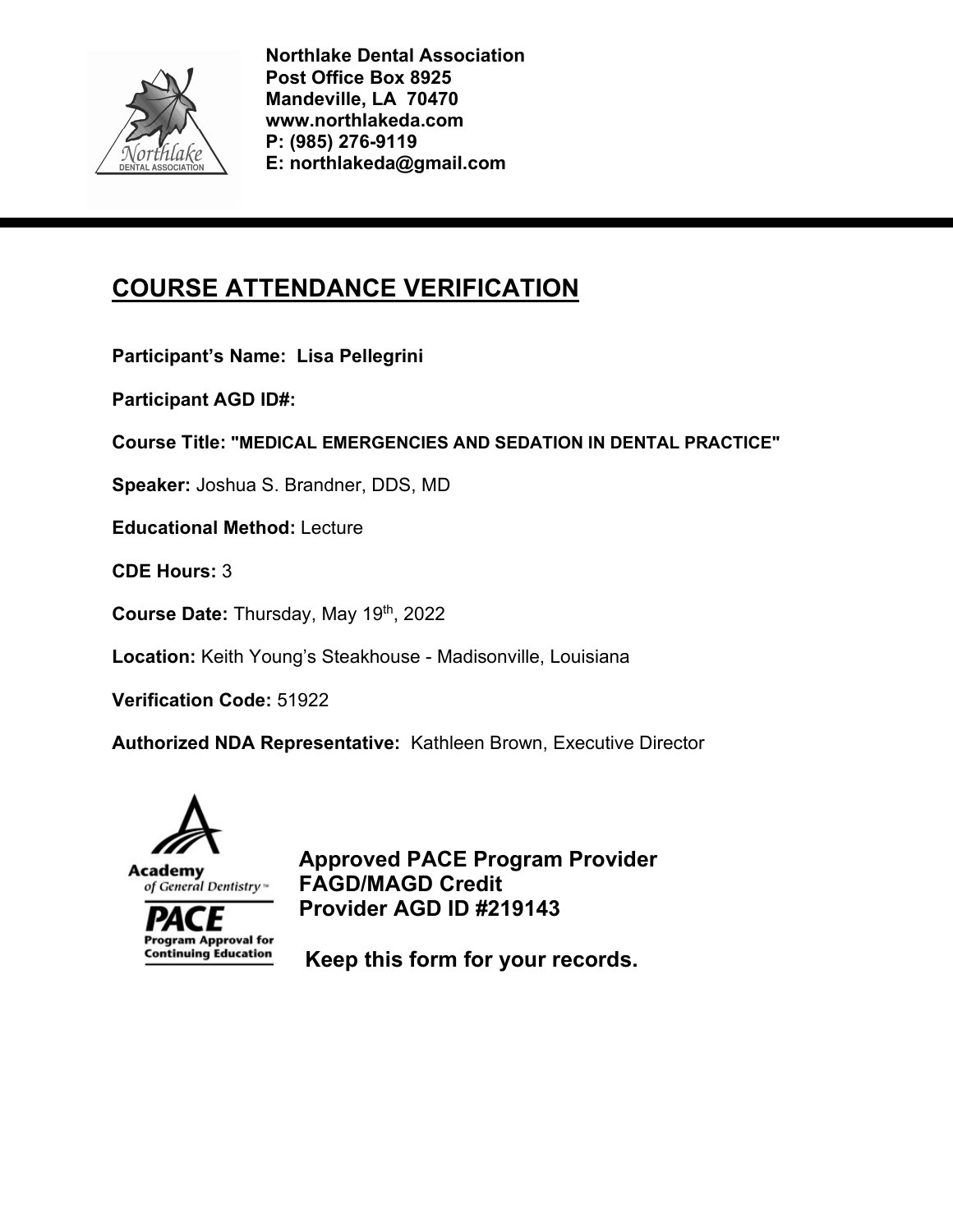

# **COURSE ATTENDANCE VERIFICATION**

**Participant's Name: Dennis Preau** 

**Participant AGD ID#:** 

**Course Title: "MEDICAL EMERGENCIES AND SEDATION IN DENTAL PRACTICE"** 

**Speaker:** Joshua S. Brandner, DDS, MD

**Educational Method:** Lecture

**CDE Hours:** 3

**Course Date:** Thursday, May 19th, 2022

**Location:** Keith Young's Steakhouse - Madisonville, Louisiana

**Verification Code:** 51922

**Authorized NDA Representative:** Kathleen Brown, Executive Director



**Program Approval for Continuing Education** 

**Approved PACE Program Provider FAGD/MAGD Credit Provider AGD ID #219143**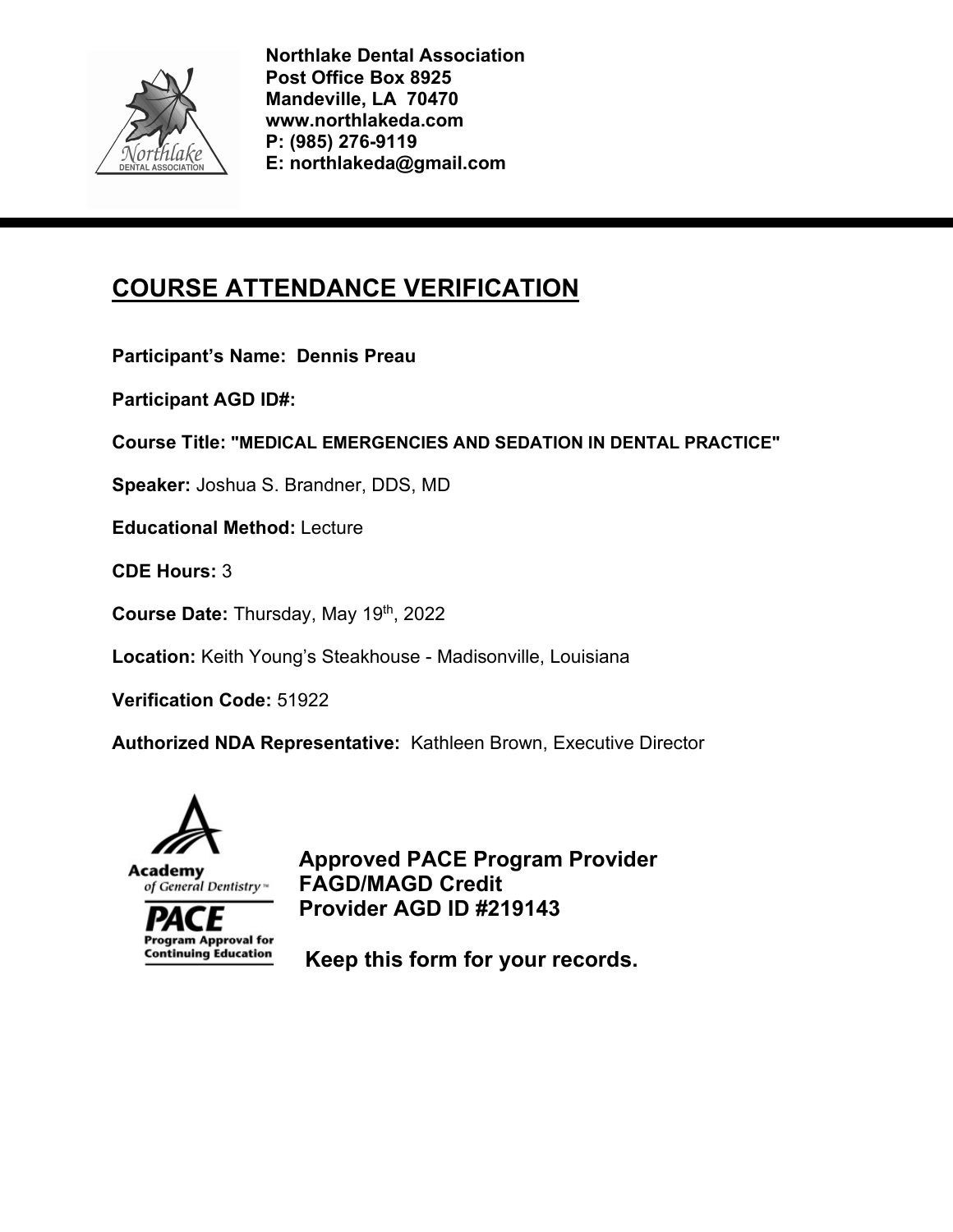

# **COURSE ATTENDANCE VERIFICATION**

**Participant's Name: Philip Puneky** 

**Participant AGD ID#:** 

**Course Title: "MEDICAL EMERGENCIES AND SEDATION IN DENTAL PRACTICE"** 

**Speaker:** Joshua S. Brandner, DDS, MD

**Educational Method:** Lecture

**CDE Hours:** 3

**Course Date:** Thursday, May 19th, 2022

**Location:** Keith Young's Steakhouse - Madisonville, Louisiana

**Verification Code:** 51922

**Authorized NDA Representative:** Kathleen Brown, Executive Director



**Program Approval for Continuing Education** 

**Approved PACE Program Provider FAGD/MAGD Credit Provider AGD ID #219143**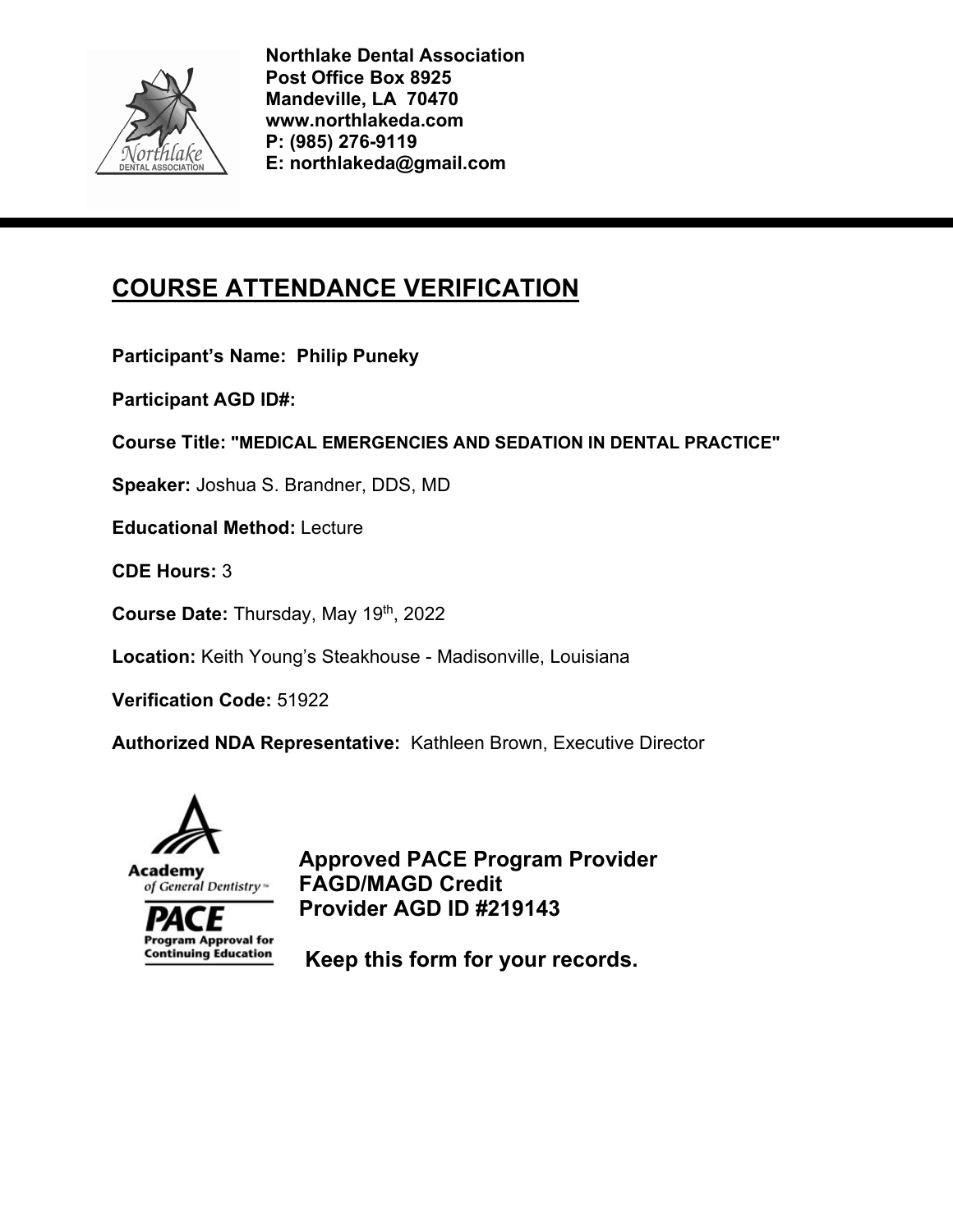

# **COURSE ATTENDANCE VERIFICATION**

**Participant's Name: Evan Riley** 

**Participant AGD ID#:** 

**Course Title: "MEDICAL EMERGENCIES AND SEDATION IN DENTAL PRACTICE"** 

**Speaker:** Joshua S. Brandner, DDS, MD

**Educational Method:** Lecture

**CDE Hours:** 3

**Course Date:** Thursday, May 19th, 2022

**Location:** Keith Young's Steakhouse - Madisonville, Louisiana

**Verification Code:** 51922

**Authorized NDA Representative:** Kathleen Brown, Executive Director



**Program Approval for Continuing Education** 

**Approved PACE Program Provider FAGD/MAGD Credit Provider AGD ID #219143**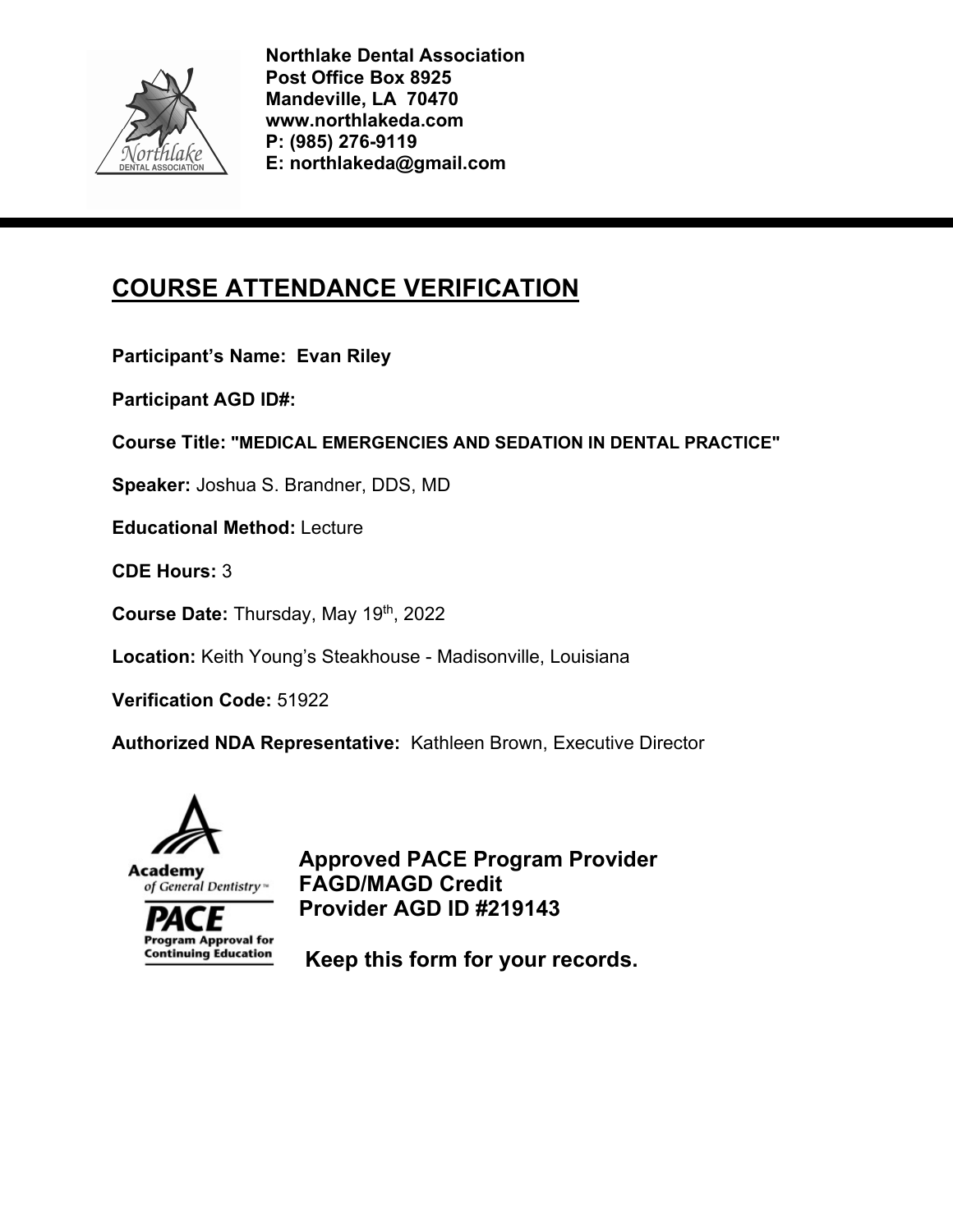

# **COURSE ATTENDANCE VERIFICATION**

**Participant's Name: Charles Roy** 

**Participant AGD ID#:** 

**Course Title: "MEDICAL EMERGENCIES AND SEDATION IN DENTAL PRACTICE"** 

**Speaker:** Joshua S. Brandner, DDS, MD

**Educational Method:** Lecture

**CDE Hours:** 3

**Course Date:** Thursday, May 19th, 2022

**Location:** Keith Young's Steakhouse - Madisonville, Louisiana

**Verification Code:** 51922

**Authorized NDA Representative:** Kathleen Brown, Executive Director



**Program Approval for Continuing Education** 

**Approved PACE Program Provider FAGD/MAGD Credit Provider AGD ID #219143**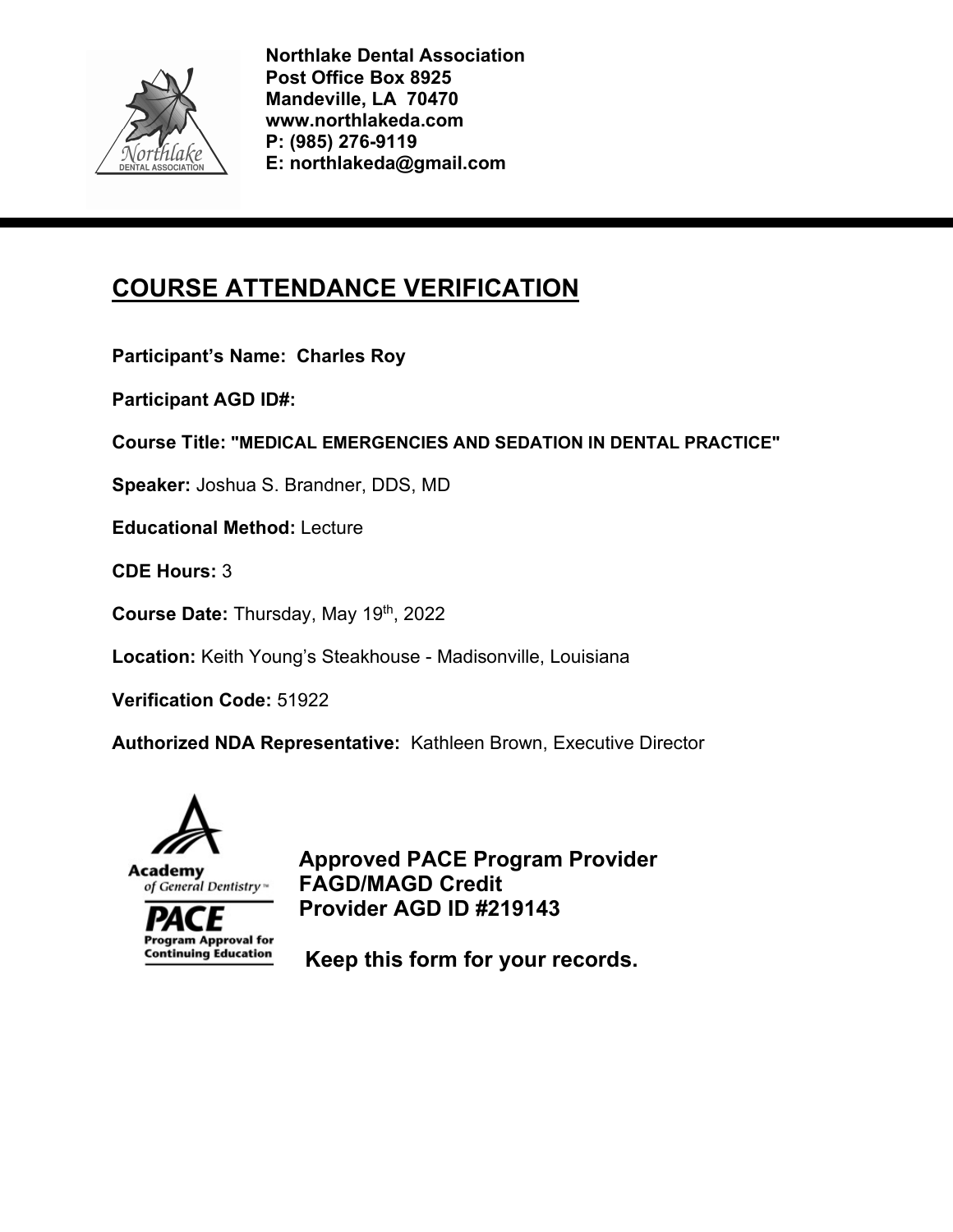

# **COURSE ATTENDANCE VERIFICATION**

**Participant's Name: Mandy Stewart, RDH** 

**Participant AGD ID#:** 

**Course Title: "MEDICAL EMERGENCIES AND SEDATION IN DENTAL PRACTICE"** 

**Speaker:** Joshua S. Brandner, DDS, MD

**Educational Method:** Lecture

**CDE Hours:** 3

**Course Date:** Thursday, May 19th, 2022

**Location:** Keith Young's Steakhouse - Madisonville, Louisiana

**Verification Code:** 51922

**Authorized NDA Representative:** Kathleen Brown, Executive Director



**Program Approval for Continuing Education** 

**Approved PACE Program Provider FAGD/MAGD Credit Provider AGD ID #219143**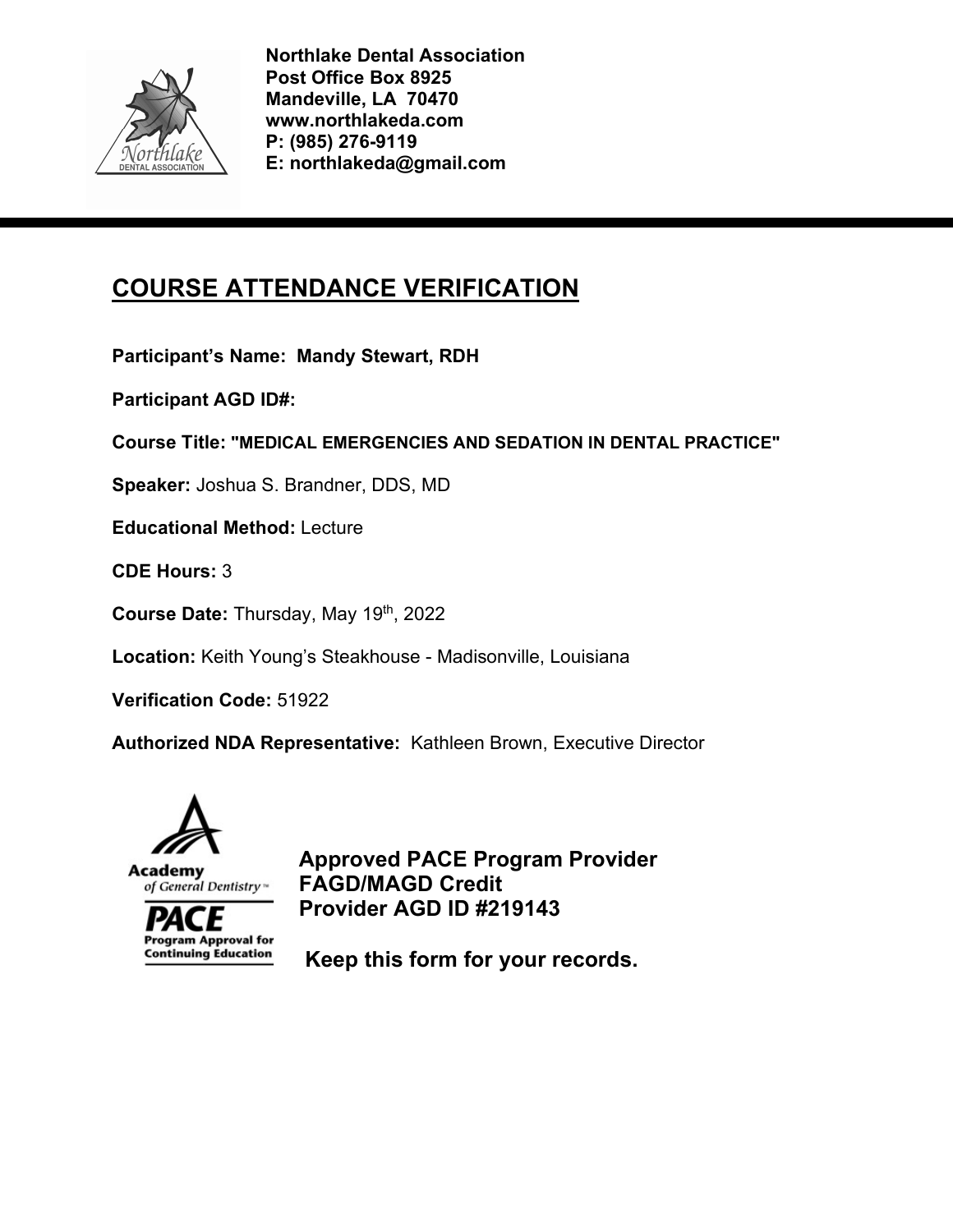

# **COURSE ATTENDANCE VERIFICATION**

**Participant's Name: Dr. Kevin Sullivan** 

**Participant AGD ID#:** 

**Course Title: "MEDICAL EMERGENCIES AND SEDATION IN DENTAL PRACTICE"** 

**Speaker:** Joshua S. Brandner, DDS, MD

**Educational Method:** Lecture

**CDE Hours:** 3

**Course Date:** Thursday, May 19th, 2022

**Location:** Keith Young's Steakhouse - Madisonville, Louisiana

**Verification Code:** 51922

**Authorized NDA Representative:** Kathleen Brown, Executive Director



**Program Approval for Continuing Education** 

**Approved PACE Program Provider FAGD/MAGD Credit Provider AGD ID #219143**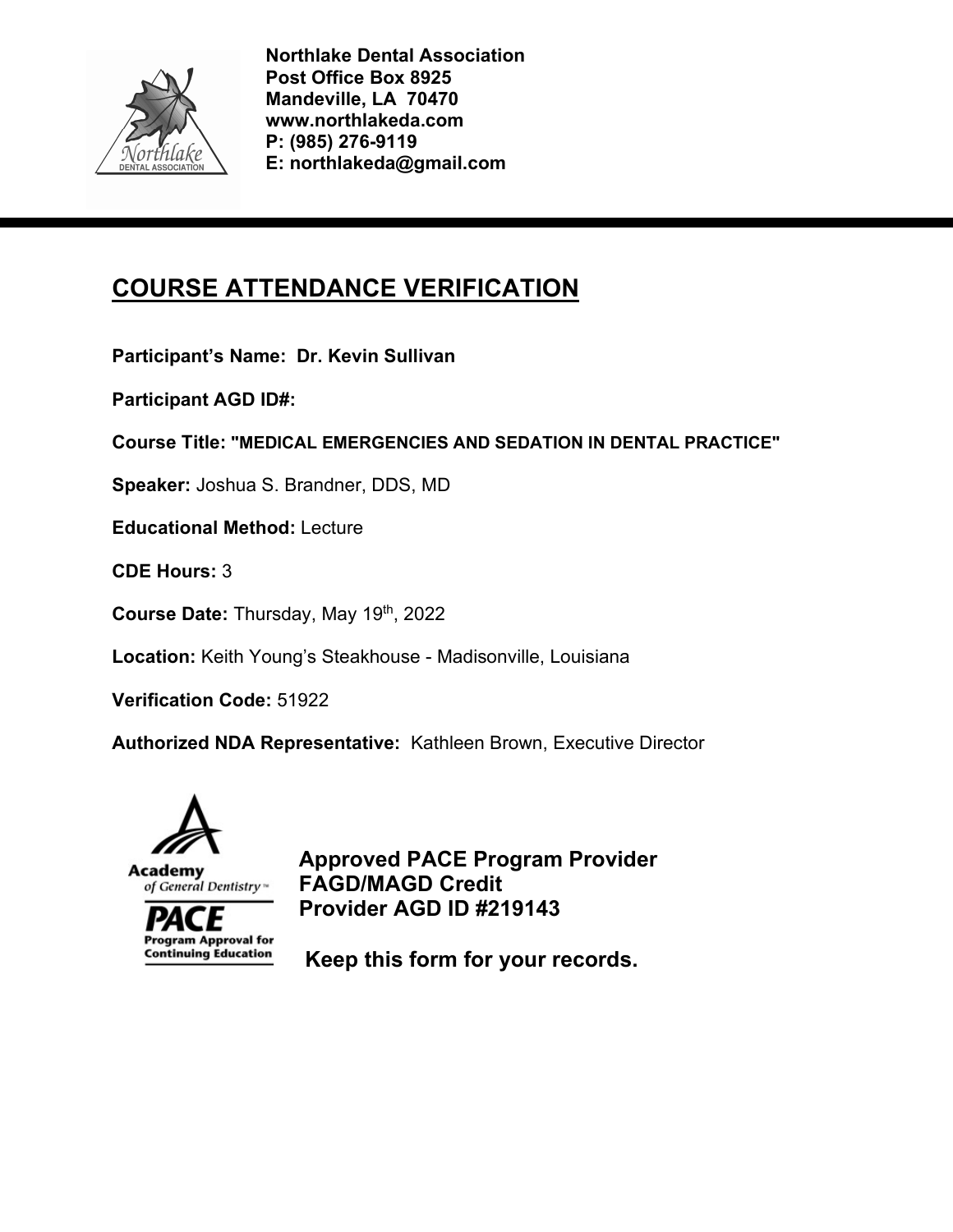

# **COURSE ATTENDANCE VERIFICATION**

**Participant's Name: Mark Tinney** 

**Participant AGD ID#:** 

**Course Title: "MEDICAL EMERGENCIES AND SEDATION IN DENTAL PRACTICE"** 

**Speaker:** Joshua S. Brandner, DDS, MD

**Educational Method:** Lecture

**CDE Hours:** 3

**Course Date:** Thursday, May 19th, 2022

**Location:** Keith Young's Steakhouse - Madisonville, Louisiana

**Verification Code:** 51922

**Authorized NDA Representative:** Kathleen Brown, Executive Director



**Program Approval for Continuing Education** 

**Approved PACE Program Provider FAGD/MAGD Credit Provider AGD ID #219143**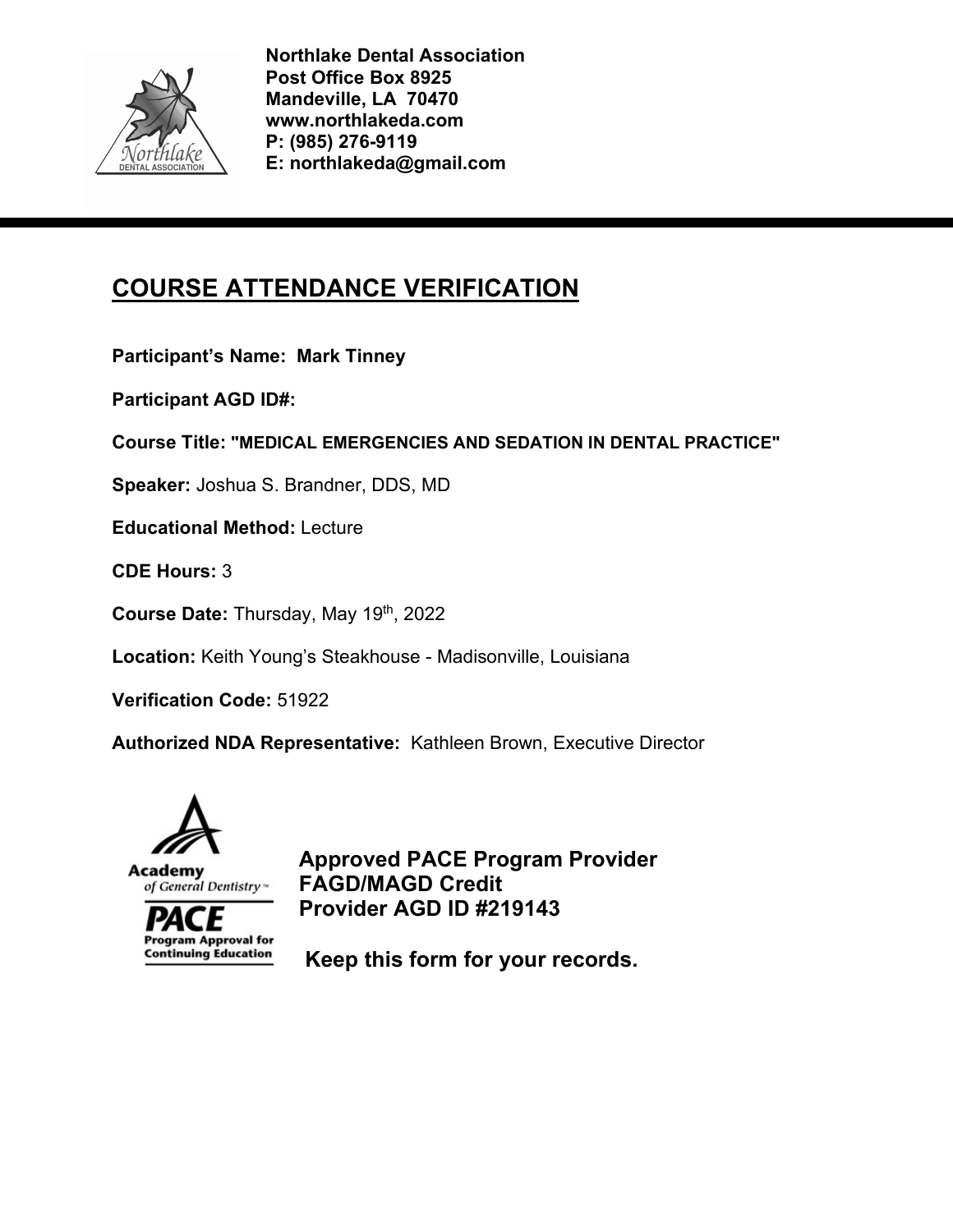

# **COURSE ATTENDANCE VERIFICATION**

**Participant's Name: Jenni Triola, DMD** 

**Participant AGD ID#:** 

**Course Title: "MEDICAL EMERGENCIES AND SEDATION IN DENTAL PRACTICE"** 

**Speaker:** Joshua S. Brandner, DDS, MD

**Educational Method:** Lecture

**CDE Hours:** 3

**Course Date:** Thursday, May 19th, 2022

**Location:** Keith Young's Steakhouse - Madisonville, Louisiana

**Verification Code:** 51922

**Authorized NDA Representative:** Kathleen Brown, Executive Director



**Program Approval for Continuing Education** 

**Approved PACE Program Provider FAGD/MAGD Credit Provider AGD ID #219143**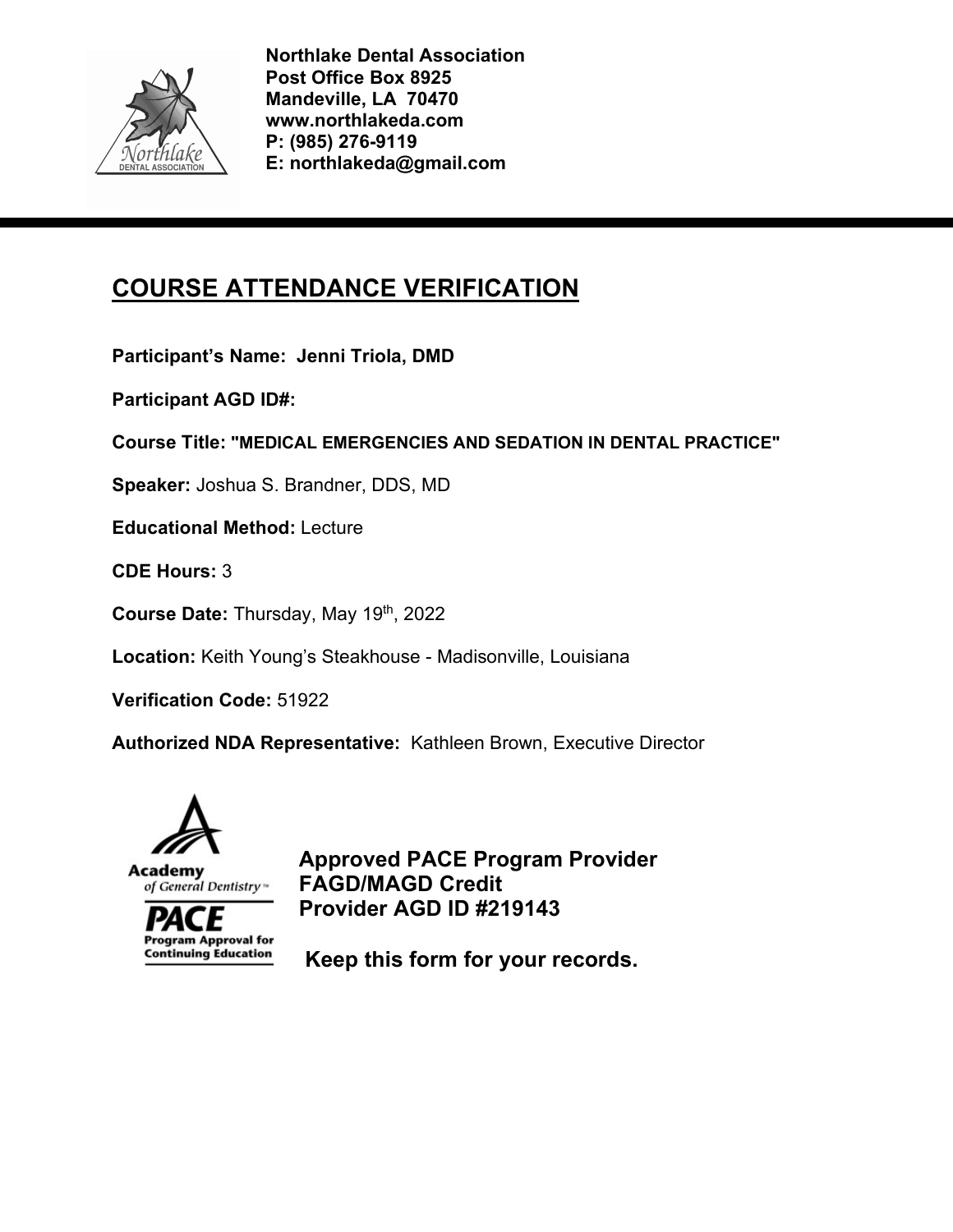

# **COURSE ATTENDANCE VERIFICATION**

**Participant's Name: Monique Vasquez, RDH** 

**Participant AGD ID#:** 

**Course Title: "MEDICAL EMERGENCIES AND SEDATION IN DENTAL PRACTICE"** 

**Speaker:** Joshua S. Brandner, DDS, MD

**Educational Method:** Lecture

**CDE Hours:** 3

**Course Date:** Thursday, May 19th, 2022

**Location:** Keith Young's Steakhouse - Madisonville, Louisiana

**Verification Code:** 51922

**Authorized NDA Representative:** Kathleen Brown, Executive Director



**Program Approval for Continuing Education** 

**Approved PACE Program Provider FAGD/MAGD Credit Provider AGD ID #219143**